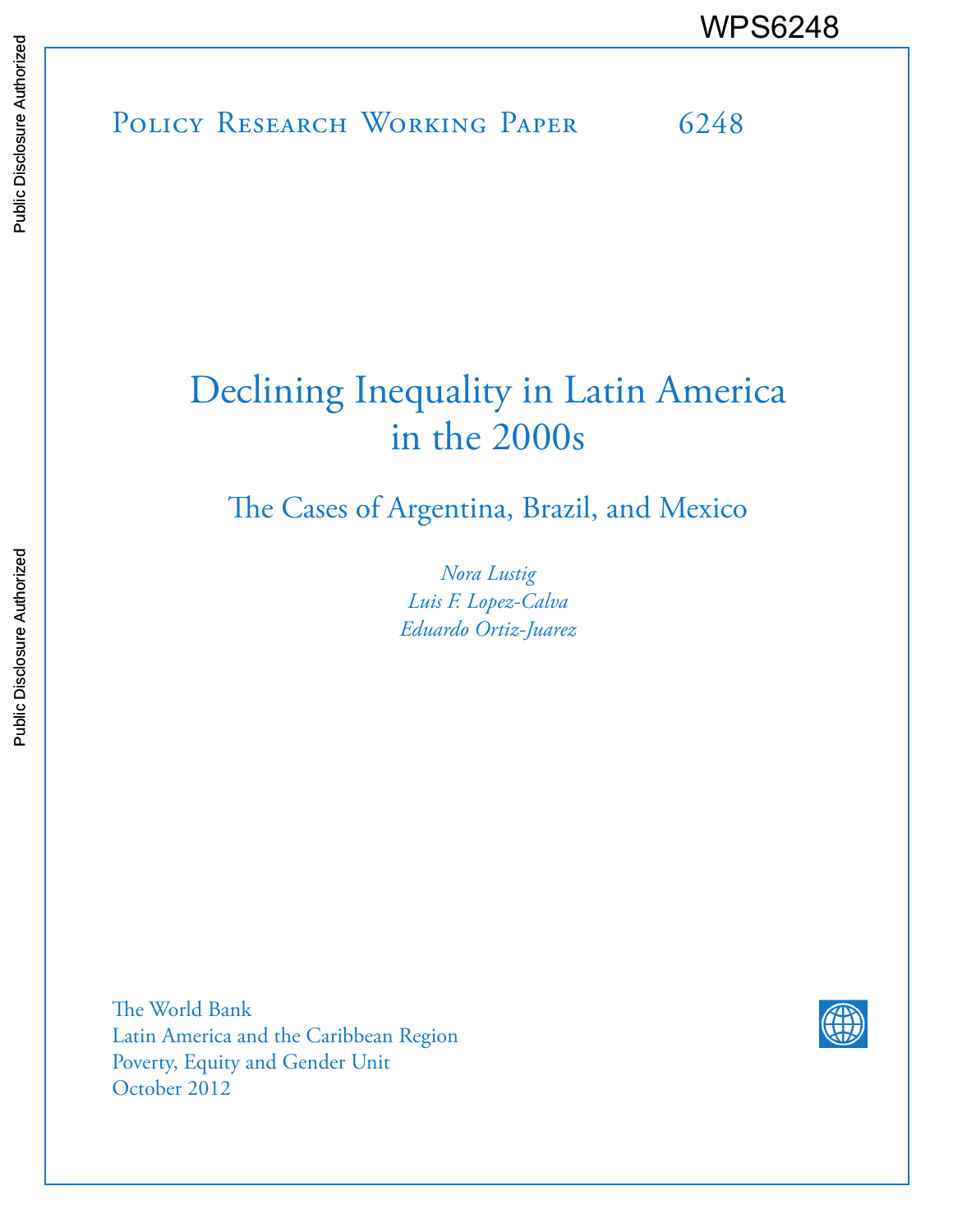#### POLICY RESEARCH WORKING PAPER 6248

# **Abstract**

Between 2000 and 2010, the Gini coefficient declined in 13 of 17 Latin American countries. The decline was statistically significant and robust to changes in the time interval, inequality measures, and data sources. Indepth country studies for Argentina, Brazil, and Mexico suggest two main phenomena underlie this trend: a fall

in the premium to skilled labor and more progressive government transfers. The fall in the premium to skills resulted from a combination of supply, demand, and institutional factors. Their relative importance depends on the country.

This paper is a product of the Poverty, Equity and Gender Unit, Latin America and the Caribbean Region. It is part of a larger effort by the World Bank to provide open access to its research and make a contribution to development policy discussions around the world. Policy Research Working Papers are also posted on the Web at http://econ.worldbank.org. The author may be contacted at lflopezcalva@worldbank.org.

*The Policy Research Working Paper Series disseminates the findings of work in progress to encourage the exchange of ideas about development*  issues. An objective of the series is to get the findings out quickly, even if the presentations are less than fully polished. The papers carry the *names of the authors and should be cited accordingly. The findings, interpretations, and conclusions expressed in this paper are entirely those of the authors. They do not necessarily represent the views of the International Bank for Reconstruction and Development/World Bank and its affiliated organizations, or those of the Executive Directors of the World Bank or the governments they represent.*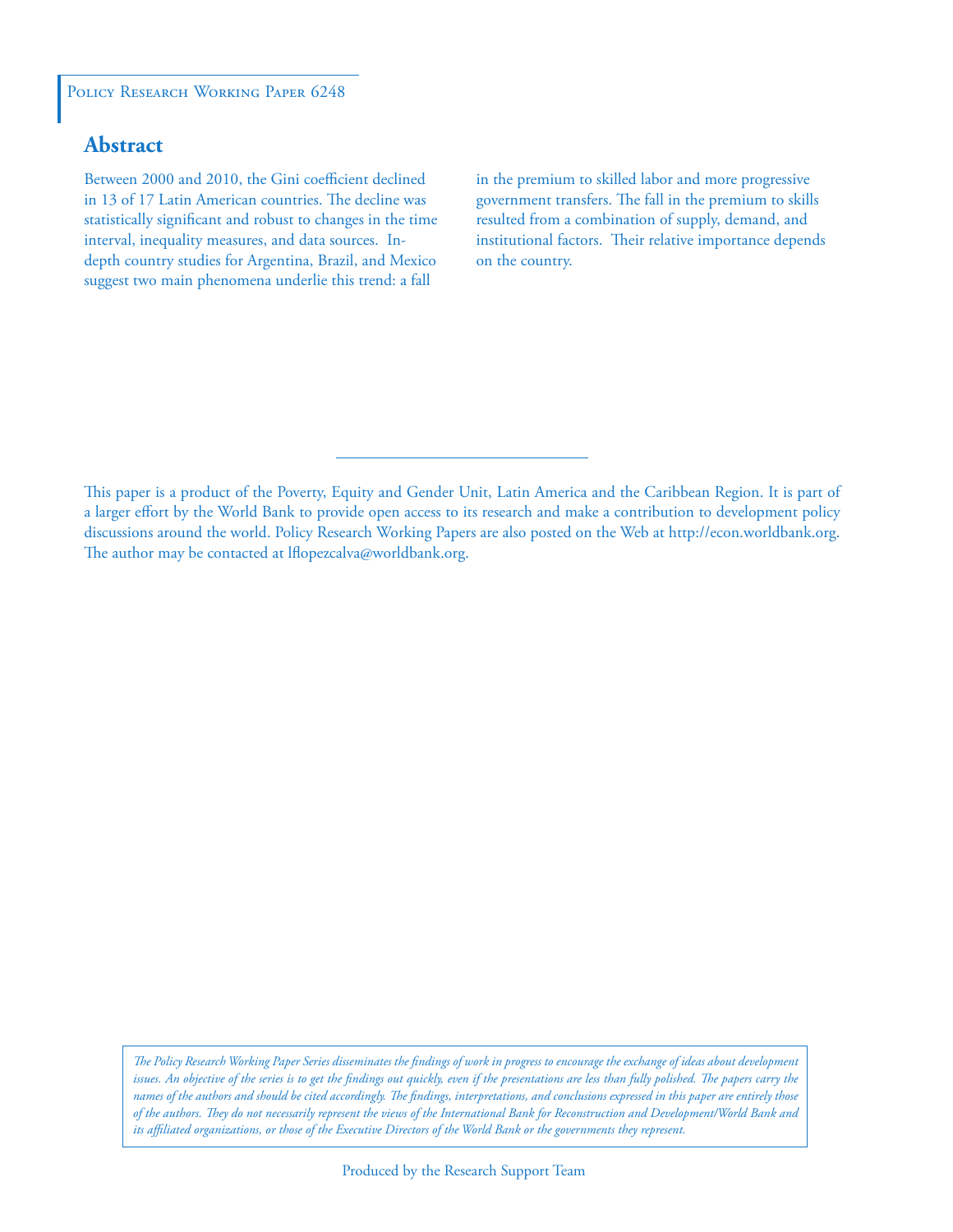# **Declining Inequality in Latin America in the 2000s: The Cases of Argentina, Brazil, and Mexico[1](#page-2-0)**

## **Nora Lustig**

Tulane University

# **Luis F. Lopez-Calva**  The World Bank

# **Eduardo Ortiz-Juarez[2](#page-2-1)** UNDP, Regional Bureau for Latin America and the Caribbean

**JEL classification:** D31, I24, H53, O15, O54

**Keywords:** Income inequality, skill premium, government transfers, progressivity, Latin America.

**Sector Board**: POV

<span id="page-2-0"></span> $\overline{a}$ <sup>1</sup> Forthcoming in *World Development*. This article draws from the original UNDP-sponsored project "Markets, the State and the Dynamics of Inequality in Latin America" coordinated by Luis F. Lopez-Calva and Nora Lustig. The authors are grateful to Francisco Ferreira for his comments on an earlier draft, participants at the workshop organized by Augusto de la Torre, Latin America Chief Economist at The World Bank, and to Andres Castañeda, Samantha Greenspun and Sean Higgins for their valuable research assistance. The authors are also very grateful to anonymous referees for their very helpful comments.

The views expressed here may not represent that of the institutions with which the authors are or were associated. Errors and omissions remain the authors' responsibility.

<span id="page-2-1"></span><sup>&</sup>lt;sup>2</sup> Nora Lustig [\(nlustig@tulane.edu\)](mailto:nlustig@tulane.edu) is Samuel Z. Stone Professor of Latin American Economics at Tulane University and non-resident fellow at the Center for Global Development and the Inter-American Dialogue. Luis F. Lopez-Calva (lflopezcalva@worldbank.org) is Lead Economist at the Poverty and Gender Unit, Latin America and the Caribbean, The World Bank. Eduardo Ortiz-Juarez (eduardo.ortiz@undp.org) is Economist at the Regional Bureau for Latin America and the Caribbean, UNDP and Consultant at the World Bank.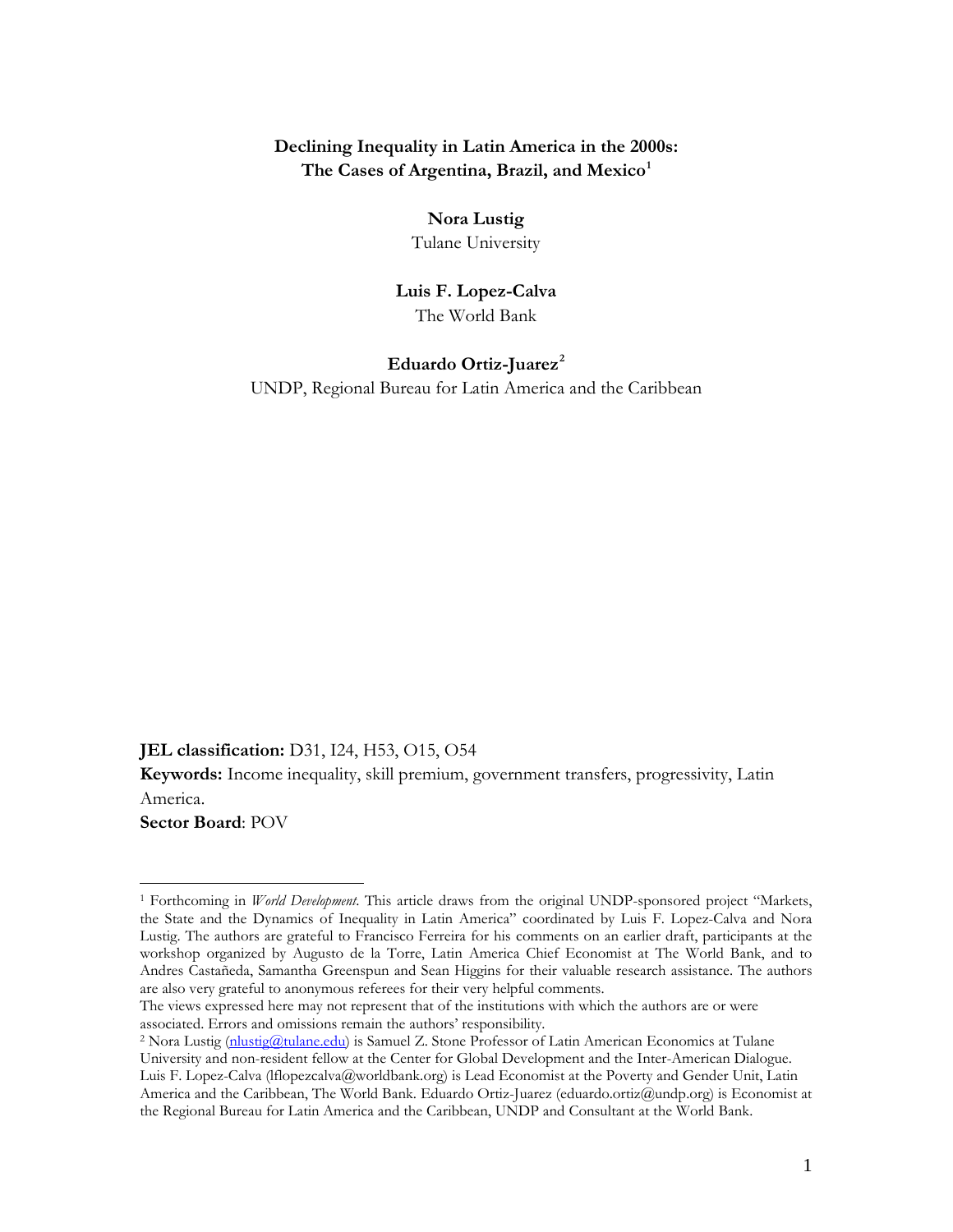#### **Introduction**

Inequality is a distinctive feature of Latin America due to its high level and persistence.<sup>[1](#page-26-0)</sup> After rising in the 1990s, however, income inequality in the 2000s unambiguously declined in the majority of countries<sup>[2](#page-26-1)</sup>. From an (unweighted) average of 0.530 in the late 1990s, the Gini coefficient for household per capita income<sup>[3](#page-26-2)</sup> fell to  $0.497$  $0.497$  $0.497$  in  $2010<sup>4</sup>$  Of the 17 countries for which there is (reasonably) comparable data, 13 experienced a decline (while the Gini increased in other parts of the world) (Figure 1).<sup>[5](#page-26-4)</sup> Existing analysis suggests that the decline in inequality is robust to the selection of the time interval, income variable, inequality measure, and data source.<sup>[6](#page-26-5)</sup>

 The order of magnitude of the decline is non-trivial and in all but one case statistically significant.<sup>[7](#page-26-6)</sup> As shown in Figure 2, in the eleven countries for which the comparison is possible, the decline in the 2000s was higher than the increase in inequality in the 1990s (in the cases where there was such an increase). Furthermore, a Datt-Ravallion decomposition of the changes in poverty during the 2000s reveals that the reduction in inequality —on average—accounted for 50 percent of the observed decline in poverty; the lowest contribution was found in Peru (10.8 percent) and the highest in Paraguay ([8](#page-26-7)9.9 percent).<sup>8</sup> (Figure 3) Inequality in Latin America is linked to state-capture on the part of predatory elites, capital market imperfections, inequality of opportunities (in particular, in terms of access to high-quality education), labor market segmentation, and discrimination against women and non-whites.<sup>[9](#page-26-8)</sup> Hence, the observed fall in inequality is good news both in terms of fairness and efficiency.

What factors are behind the decline in inequality in Latin America in the 2000s? Here we examine the role played by demand and supply of labor by skill, institutional factors such as minimum wages and unionization rates, and government transfers in accounting for changes in inequality in the three largest (measured by GDP) countries in Latin America: Argentina  $(urban)^{10}$  $(urban)^{10}$  $(urban)^{10}$ , Brazil and Mexico. The three countries analyzed in this paper can be considered a representative sample (not in the statistical sense, but in terms of their characteristics) of middleincome countries in Latin America which have experienced a reduction in income inequality over the past decade. It includes a country that experienced relatively high growth rates (Argentina) and two countries where growth was modest (Brazil and Mexico) during the period of analysis; one of the most unequal countries in Latin America (Brazil); a traditionally low-inequality country, which witnessed the largest increase in inequality in the region over the past three decades (Argentina); and, finally, countries with center-left governments (Argentina and Brazil) and one country governed by a non-leftist regime (Mexico). It should also be noted that Mexico and Brazil are the countries in which the inequality decline started the earliest (1996 and 1998, respectively).

This paper uses evidence from our own research as well as that of others. In particular, we draw on results from the research project "Markets, the State and the Dynamics of Inequality in Latin America" coordinated by Luis F. Lopez-Calva and Nora Lustig, and sponsored by the United Nations Development Program (UNDP).<sup>[11](#page-26-10)</sup> More specifically, we draw on the studies for Argentina by Gasparini and Cruces (2010), Brazil by Barros et al. (2010) and Mexico by Esquivel et al. (2010) (all three published in Lopez-Calva and Lustig (2010)). We also draw on results from Azevedo et al. (2011), Battiston et al. (2011), Bergolo et al. (2011), Cruces et al. (2011) and Gasparini et al. (2011) for Latin America as well as Campos et al. (20[12](#page-26-11)) for Mexico.<sup>12</sup> Our analysis is thus based on work that combines qualitative (country case studies) and quantitative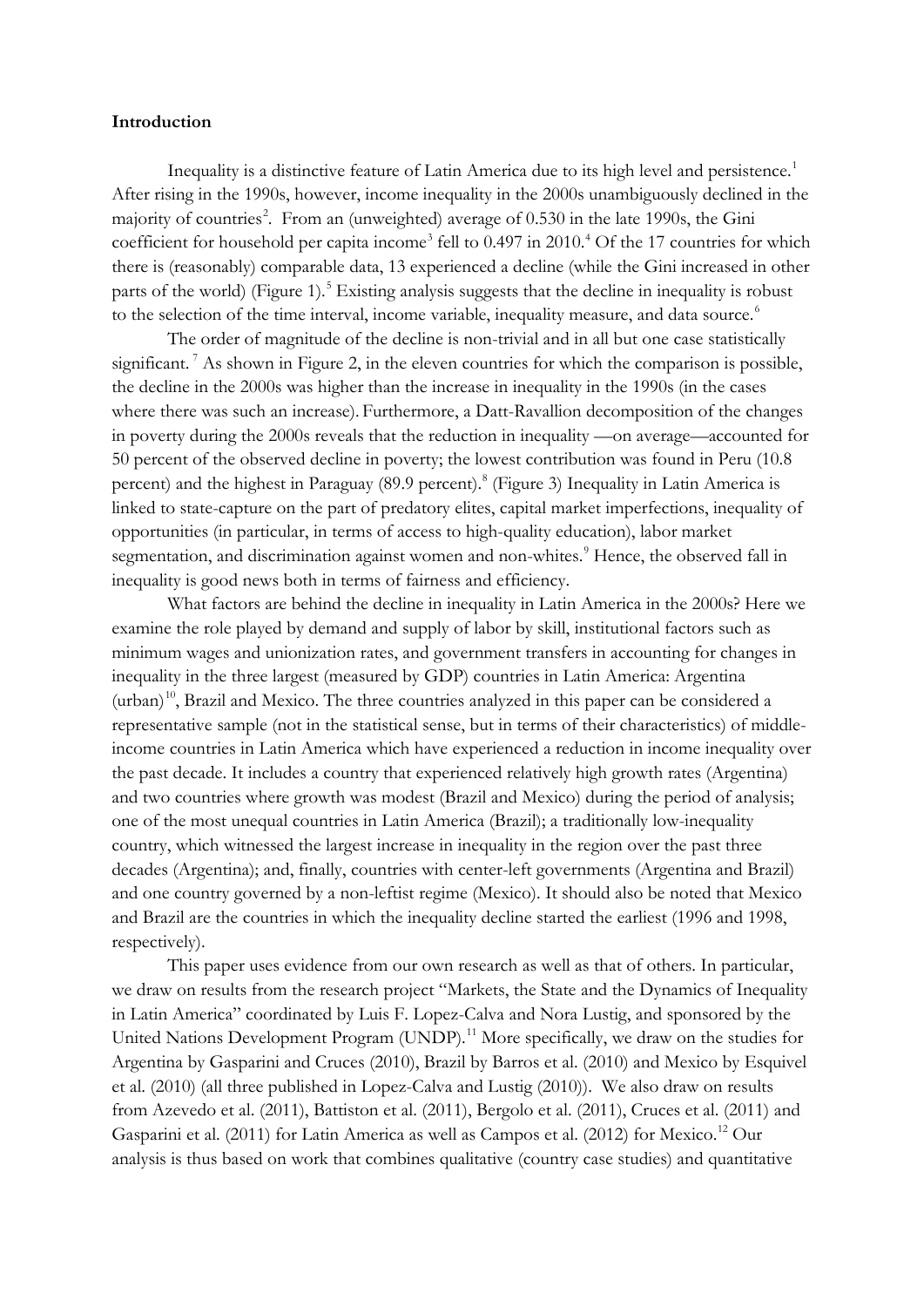(parametric and non-parametric decompositions of changes in inequality and regression analysis) methods.

The results show that both labor and non-labor income inequality declined and suggests that there are two underlying phenomena in the three countries: (i) a fall in the premium to skilled labor and (ii) higher and more progressive government transfers. The fall in the skill premium, in turn, can be attributed to changes in the composition of demand and supply of labor by skill (markets) and institutional factors such as rising minimum wages and unionization (state action). The relative strength of these factors varies substantially by country. In addition, our analysis identifies questions that remain unanswered and results that are not robust: i.e., different studies show different —even opposite— results. The latter should serve as guide for future research.

The paper is organized as follows. Section 1 includes detailed country narratives that delve into the determinants of inequality changes. A synthesis of the main findings is presented in Section 2. Section 3 concludes.

## **1. The Determinants of the Decline in Inequality: Argentina, Brazil and Mexico**

The evolution of the Gini in the three countries can be seen in Figure 4. Comparing the two endpoints of the analyzed period, the decline in inequality was substantial, statistically significant, there was Lorenz dominance and results were robust with respect to the choice of income variable (monetary or total income; before or after net transfers) and inequality measure (Gini and entropy measures). In the three countries the income rose, on average, for all deciles, with the incomes of the poorest deciles rising faster as evidenced by the Growth Incidence Curves shown in Figure 5. The three countries experienced a rise in average years of schooling and the expansion was particularly remarkable in Brazil and Mexico (Cruces et al., 2011, Table 2). In terms of growth, the picture is mixed. The decline in inequality in Argentina coincided with unusual per capita GDP growth, while in Brazil and Mexico growth was modest.<sup>[13](#page-27-0)</sup>

In all three countries, both labor and non-labor income inequality declined. Here we analyze the proximate factors underlying the decline in labor income and non-labor income inequality in Argentina, Brazil and Mexico. In particular, we focus on the role played by the skill premium (measured here by the relative returns to workers with tertiary education vs. workers with primary education) and government cash transfers. In turn, we provide possible explanations for the observed decline in the skill premium.

# **(a) Argentina (urban)**

Gasparini and Cruces (2010) show that Argentina experienced a sharp increase in inequality from 1990 until the beginning of 2000, and a decline in inequality in the aftermath of the 2001/02 macroeconomic crisis (Figure 4). This period covers two very different economic policy regimes. In the 1990s, Argentina went through far reaching market-oriented reforms in a context of weak labor market institutions and limited social protection. In the 2000s, state intervention in the economy became more pervasive, labor market institutions were stronger and social protection schemes redistributed income to unskilled and semi-skilled workers. The 2000s were also characterized by high GDP and employment growth while in the 1990s growth of GDP was modest and unemployment high.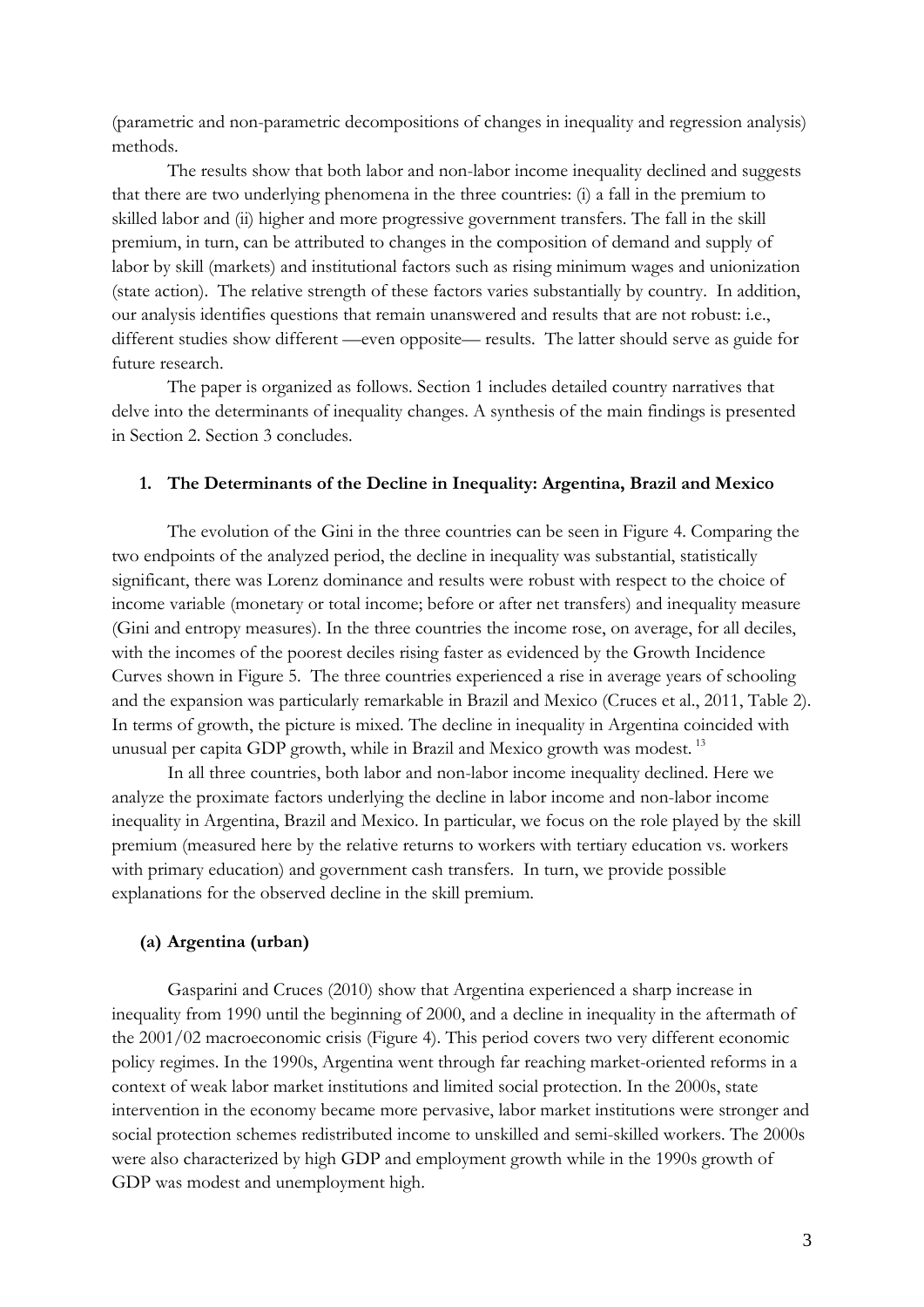Data from SEDLAC show that between 1992 and 2002 (the highest point for a comparable data spell) the Gini coefficient for the distribution of household per capita income increased from 0.450 to 0.533. 14 Gasparini and Cruces suggest that during this period the increase in inequality was due the increase in the skills premium: put simply, the wage gap between skilled and low-skilled workers rose. The increase in the skill premium was associated with the modernization of production and organizational structures. This skill-biased technical change, in turn, was associated—to a certain extent—with Argentina's trade and investment liberalization.

Another factor behind the rise in earnings inequality was the weakening of labor unions. There is evidence that labor union membership and activity diminished significantly from 1991 to 2001. The decline in union activity coincided with reforms such as the privatizations, trade liberalization and price stabilization of the 1990s, which reduced the power of unions through the dissipation of rents from state-owned enterprises, protective tariffs and inflation-induced rents. The decline in union activity during the 1990s, unsurprisingly, coincided with a period of rising wage inequality.

After the 2002 crisis, the Gini coefficient fell from 0.533 in 2002 to 0.442 in 2010. <sup>15</sup> The reduction in inequality accounted for 40 and 50 percent of the decline in extreme and moderate poverty, respectively (Figure 3). During this period, both labor income and non-labor income inequality declined. Gasparini and Cruces argue that the fall in labor income inequality can be accounted for by the expansion of employment generated by the fast economic recovery, the shift in favor of more low-skilled labor-intensive sectors as a result of the devaluation of the Argentine peso, the fading out of the effect of skill-biased technical change in the 1990s, and the rise in the influence of labor unions. All these factors caused the skills premium (measured here by the relative returns to tertiary education) to fall (Figure 6).

This period was characterized by unprecedentedly high per capita GDP growth (of 8 percent per year since 2003 except for the global crisis year of 2009) and a sharp fall in the unemployment rate: from over 20 percent to 8 percent.<sup>16</sup> Although the devaluation initially had a negative impact on real wages, this effect faded as a cheaper peso stimulated output in laborintensive sectors. By the early 2000s, the large-scale technological upgrading was probably coming to an end. Hence, the upward pressure on wages for skilled labor—an unequalizing force—subsided and the skills premium declined. A pro-union and pro-workers government raised minimum wages, mandated lump-sum increases in wages in the private sector and promoted collective bargaining. The revival of union activism coincided with a period of falling wage inequality after 2002.<sup>17</sup>

On the other hand, Gasparini and Cruces link the decline in non-labor income inequality to a more progressive fiscal policy. The large devaluation of the peso in 2002 had an indirect equalizing impact in terms of post-fiscal income inequality. The devaluation initially had a negative impact on real wages and a positive effect on rents to land, which was compounded by the substantial improvement in terms of trade resulting from the global commodity boom. However, the initially negative (and unequalizing) effect on real wages was in part compensated by the expansion of progressive export taxes, which were used to finance large anti-poverty programs. Higher fiscal revenues were used to increase social spending. Social spending also became more progressive with the implementation of large cash transfer programs such as *Jefes y Jefas de Hogar Desocupados* (Unemployed Household Heads program) in 2002 (which reached two million households in 2003). The latter may be an important factor behind the equalizing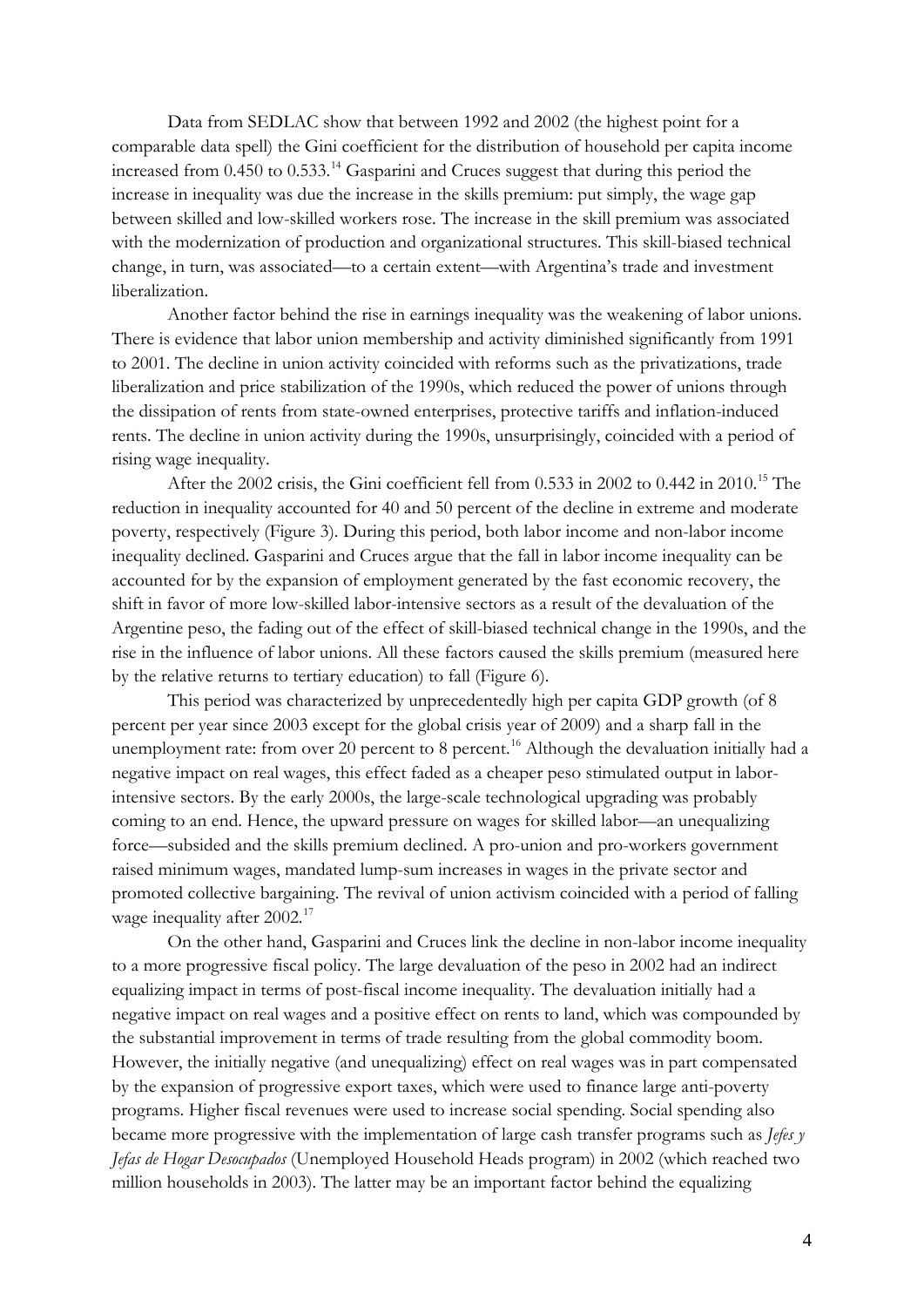contribution of the changes in the distribution of non-labor income. In addition, the excise taxes had an indirect redistributive impact because they kept domestic prices of traded goods below their international level; this was particularly important for food prices. Although the benefits of these policies leak to the non-poor and create inefficiencies, they are equalizing, at least in the short-term.

In sum, Gasparini and Cruces conclude that underlying the recent decline in inequality in Argentina are the petering out of the effect of technological upgrading coupled with strong, labor-intensive growth. Market forces have been complemented with state action. A pro-union and pro-disenfranchised government has been redistributing the windfall from very favorable terms of trade (associated with the global commodity boom) both through active labor market policies and cash transfers. The analysis presented by Gasparini and Cruces is qualitative: i.e., the order of magnitude of the contribution of changes in labor vs. non-labor income inequality is not known nor is the relative importance of demand and supply or institutional factors in explaining the decline in the skills premium. In what follows we complement their analysis with other studies that use quantitative methods to assess the relative importance of various contributing factors.

Using a non-parametric decomposition method, Bergolo et al. (2011) find that the change in the marginal distribution of labor income inequality accounted for around threequarters of the decline in overall inequality, and the remaining 25 percent was accounted for the decline in non-labor income inequality.<sup>18</sup> Bergolo et al. (Table 6.13) show that within labor income, the most important factor underlying the fall in labor income inequality is the decline in inequality among wage earners (employed and self-employed). Within non-labor income, the changes in the marginal distribution of government transfers accounted for the lion's share of the decline in the former, and the main contributing factor was the large expansion in coverage of government transfers (such as *Jefes y Jefas* as well as pensions to the elderly—particularly those that went to individuals who had previously not contributed to the social security system) (Bergolo et al., Table 6.13).

Given the overwhelming importance of labor income inequality in accounting for changes in overall income inequality, it is important to understand the determinants of the former. The analysis of proximate determinants of labor income inequality usually looks at the evolution of the distribution of workers' characteristics (in particular, education and experience)—or, quantity effects—and the evolution of the returns to those characteristics—or, price effects. To "unbundle" the quantity (changes in years of experience and education) and price (changes in returns to experience and education) effects on labor incomes, Azevedo et al. (2011) apply the well-known Juhn-Murphy-Pierce parametric decomposition method to 14 countries in Latin America. For Argentina, the authors find that during the 2000-2009 spell, the quantity, price and unobservables effects (for education and experience) were inequality-reducing (Azevedo et al., Tables 4-8). Battiston et al. (2011), however, find that the quantity effect (for the 2004-2009 spell) is equalizing only when levels of education are used but inequality-increasing when education is measured by years of schooling, as in Azevedo et al. (Battiston et al., Table 4.2).<sup>19</sup> The two groups of authors use slightly different time periods and methods. Further research is needed to establish the causes behind the difference in the results and whether an unambiguous conclusion can be inferred. A further "unbundling" of the price effect, suggests that changes in returns to education and experience were equalizing and that changes in returns to unobservables were slightly unequalizing (Azevedo et al., Table 9).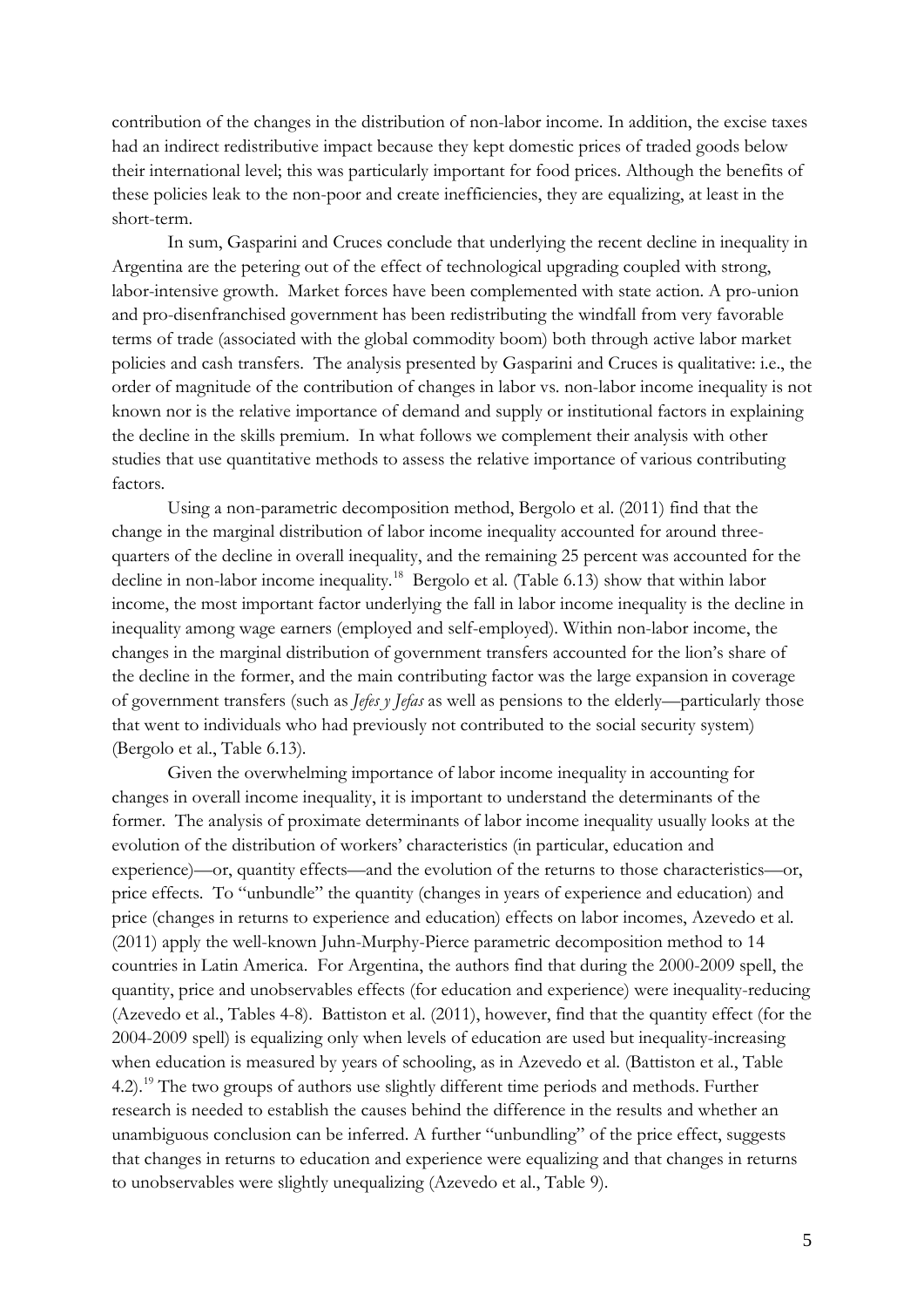What lies behind the observed price effect (i.e., the decline in the skills premium)? Gasparini et al. (2011) apply the framework proposed by Katz and Murphy (1992) (and Bound and Johnson, 1992) to 16 countries in Latin America. For Argentina they find that during the 2000s, demand-cum-institutional factors are more important for the decline in skill premium than the increase in the relative supply of skilled workers (Gasparini et al., 2011, Table 3.1). The relative supply of skilled workers grew by half as much in the 2000s than in the 1990s, yet their relative wages declined in the 2000s while they increased in the 1990s. Gasparini et al. find that favorable terms of trade could be a leading factor in the observed decline in wage skills premium (Gasparini et al., 2011, Figure C6).

The quantitative analysis, thus, supports the qualitative analysis by Gasparini and Cruces. The decline in inequality in the 2000s is both a consequence of declining labor and non-labor income inequality, with the former being unambiguously predominant. The decline in non-labor income inequality is primarily linked to the expansion of the coverage of government transfers. The decline in labor income inequality is due to the equalizing changes in returns to skill; whether changes in educational structure were equalizing or not remains to be seen as results are not consistent across authors. The decline in the skill premium appears to be driven by an increase in the relative demand for unskilled workers stemming from the high GDP and employment growth, and a shift to more unskilled-labor intensive production methods across the board; it may also be driven by institutional factors such as rising minimum wages and the power of labor unions. It is very difficult to disentangle the demand composition from the institutional factors effect.

### **(b) Brazil**

Brazil is known for having one of the highest inequality rates in the world. Barros et al. (2010) remind us that there have been years when Brazil's Gini coefficient was equal to 0.630, almost a historical and worldwide record. After rising in the 1970s and 1980s and a decade of almost no change in the 1990s, the Gini coefficient for the distribution of household per capita income declined steadily starting in 1998 and especially since 2002 (Figure 4). Between 1998 and 2009, Brazil's Gini coefficient declined 5.4 percentage points from  $0.592$  to  $0.537$ .<sup>20</sup> During 2002-2009, the income of the bottom 10 percent grew at almost seven percent per year, nearly three times the national average (2.5 percent), while that of the richest 10 percent grew only at 1.1 percent a year. Depending on the poverty line, between 50 and 60 percent of the decline in extreme poverty can be attributed to the reduction in inequality. For the same reduction in extreme poverty, Brazil's overall per capita income would have needed to grow an extra four percentage points per year (Barros et al., 2010).

In the 2000s, labor and non-labor income inequality declined and wage differentials between workers of different skills, living in different locations, and working in different sectors (formal/informal; primary/secondary) narrowed. Also during this period, the real minimum wage increased and public transfers rose (both in terms of average benefits and coverage).<sup>21</sup> How important were these factors in explaining the decline in overall inequality?

Applying a non-parametric decomposition of the changes in the Gini coefficient in the 2000s, Barros et al. (2010) find that changes in the distribution of household labor income per adult accounted for 51 percent of the decline in inequality between 2001 and 2006, due to a significant growth in average labor income per working adult and to a moderate decline in its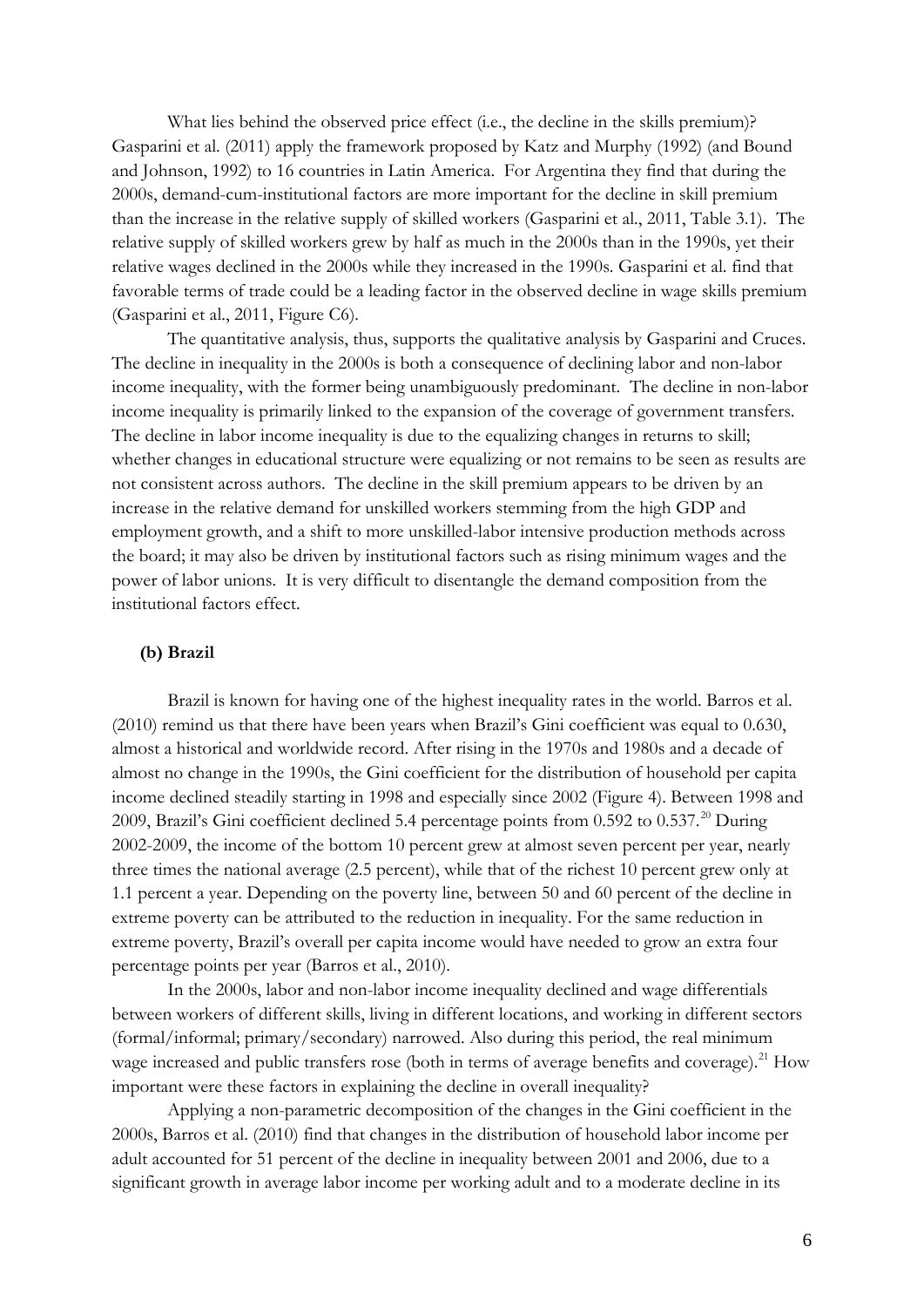inequality.22 In contrast to Argentina, the contribution of changes in employment was rather limited; workers from relatively poor households were not among those that benefited the most from job creation during this period.

The fall in inequality in the distribution of labor income per working adult is determined, among other things, by the quantity and the price effect of changes in the distribution of schooling. The 1990s and 2000s were marked by an accelerated expansion of basic education in Brazil (Cruces et al., 2011, Table 2). The Gini coefficient for education, measured in years of formal schooling, declined from 0.479 in 1990 to 0.349 in 2009 (Figure 7). This changed the composition of the labor force by educational level with low-skilled and unskilled workers becoming relatively less abundant (Figure 6). Everything else equal, the latter should have pushed down earning differentials by education level (i.e., the skills premium); in fact, relative returns to education, particularly for secondary and higher education (vis-à-vis workers without schooling or incomplete primary) fell (Figure 6). $^{23}$ 

Decomposition results by Barros et al. (2010) suggest that half of the decline in labor earnings inequality (and almost 30 percent of the decline in household per capita income inequality) was explained by the combined effect of a fall in the inequality of education and a fall in the steepness of returns to education. The latter—the price effect—was the predominant factor, accounting for 35 percent of the decline in labor earnings inequality (23 percent for household income) (Barros et al., 2010). Using the Juhn-Murphy-Pierce framework, Azevedo et al. also find that the quantity (education and experience), price and unobservable effects were inequality-reducing during the 2001-2009 period (Azevedo et al., Tables 4-8). Battiston et al., however, find that the quantity effect of education was inequality-increasing for the 2002-2009 spell (Battiston et al., Table 4.2). As with Argentina, more research is needed to establish the source of the discrepancy. Based on estimates by Gasparini et al. (2011), the decline in the skill premium—the price effect—was driven by an increase in relative supply of skilled workers and a combined effect of a decline in their relative demand, skilled-biased technical change and institutional factors (Gasparini et al., 2011, Table 3.1). Again, it is difficult to disentangle the institutional factors from the effect of a falling demand for skilled labor.

Barros et al. (2010) argue that the decline in labor earnings inequality is also accounted for by a reduction in spatial and sectoral labor market segmentation. Wage differentials between similar workers in metropolitan areas and those in medium-sized and small municipalities declined and so did wage differentials between urban and rural workers, and between primary and other sectors.<sup>24</sup> This process seems to indicate that there have been equalizing forces in the labor markets arising from the geographic and sectoral composition of labor demand. It is not yet clear which factors explain this trend. Perhaps there has been a relatively higher expansion of some productive sectors in the Brazilian agricultural 'hinterland' as opposed to the metropolitan/industrial areas thereby increasing the demand for labor and pushing up wages in the smaller and medium-sized municipalities compared to the past. Again, this is an area that requires further investigation.

The decomposition analysis by Barros et al. (2010) suggests that almost 50 percent of the decline in income inequality was due a more equal distribution of household non-labor income per adult. What are the determinants of the decline in non-labor income inequality? The contribution of changes in the distribution of income from assets (rents, interest and dividends) and private transfers was unequalizing but small. In contrast, the contribution of government transfers was equalizing and relatively large. Bergolo et al. (2011) estimate that by itself, the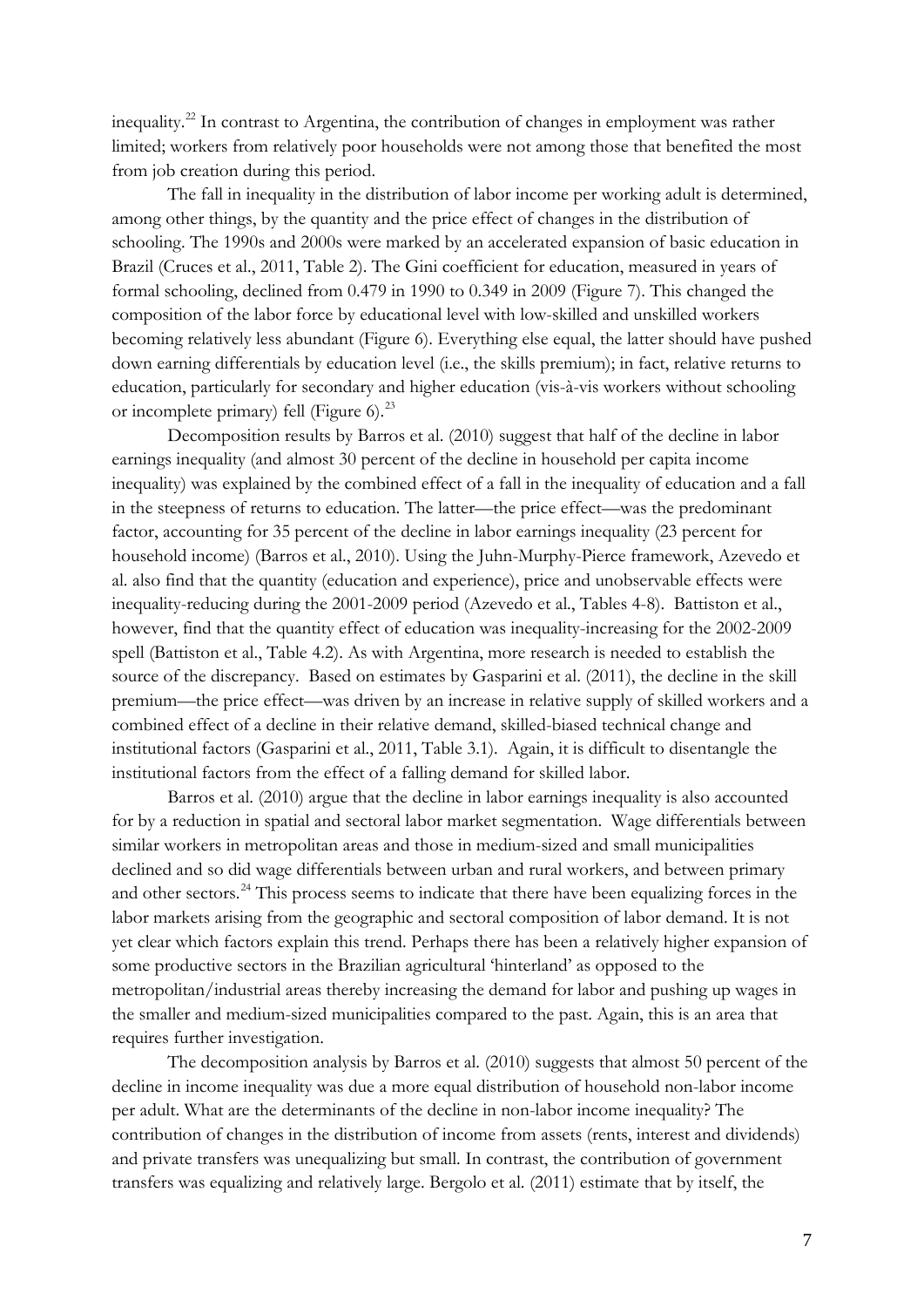equalizing effect of government transfers in the period 2001-2008 was equal to more than twothirds the equalizing contribution of labor income inequality changes, a rather significant magnitude. (Bergolo et al., 2011, Table 6.14). <sup>25</sup> Taken as a whole, government transfers equalizing effect stemmed primarily from the expansion in their coverage (especially among the poor). When government transfers are disaggregated into social security programs and cash transfers, the picture differs between the two. Social security's equalizing contribution arose primarily from a decline in its inequality and much less from an expansion in coverage. In the cases of *Benefício de Prestação Continuada* (BPC, a transfer to the elderly and disabled) and the *Bolsa Família*<sup>26</sup>, their equalizing contribution occurred because of an expansion in coverage and to a lesser extent due to an increase in the average size of the transfer.

Since 2001, the government has increased the average amount of all transfers and broadened the coverage of well-targeted programs such as Brazil's signature conditional cash transfer program *Bolsa Família* (literally, scholarship for the family). While contributory social security has the largest coverage – about 30 percent of the Brazilian population lives in households receiving contributory social security benefits – the largest expansion was in *Bolsa Família*, whose coverage increased by close to 10 percentage points between 2001 and 2007, reaching 17 percent of households.<sup>27</sup>According to the decomposition results presented by Barros et al. (2010), changes in coverage of BPC and *Bolsa Família* each explain about 10 percent of the decline in household income inequality.<sup>28</sup> In the case of social security transfers, the equalizing effect occurred primarily through an increase in the amount of the average benefit. In the case of *Bolsa Família*, the predominant factor was the increase in coverage and to a lesser extent the increase in the amount transferred.

In sum, the recent decline in inequality in Brazil in the 2000s is a consequence of both declining labor and non-labor income inequality, with both having approximately equal weight (at least up to 2006). Barros et al. (2010) find that the direct impact of demographic factors was not very significant. Changes in the dependency ratio, employment and unemployment among the poor were of relatively less importance. $^{29}$ 

The decline in labor income inequality is the result of two main factors: (i) lower skill premium (by educational level); (ii) lower spatial (and sectoral) segmentation of labor markets, in particular among metropolitan and non-metropolitan areas. Whether changes in the distribution of education were equalizing or not, varies depending on the author so this is an area that requires further research. The fall in the skill premium seems to be caused by both changes in the composition of supply and demand as well as institutional factors such as rising minimum wages. The relative importance of each factor, however, remains to be established by future research. As with Argentina, the decline in non-labor income inequality is due primarily to the expansion in coverage of government cash transfers targeted to the poor and in the case of formal social security to an increase in the average transfer. Higher minimum wages were a factor because social security benefits are indexed to the minimum wage.

## **(c) Mexico**

Esquivel et al. (2010) show that after a period of rising inequality in the 1980s and first half of the 1990s, Mexico's income inequality has declined (Figure 4). Between 1996 (the peak year for inequality) and 2010, Mexico's Gini coefficient for the distribution of household per capita income fell from  $0.547$  to  $0.475$ .<sup>30</sup> Nearly 60 percent of the decline in poverty can be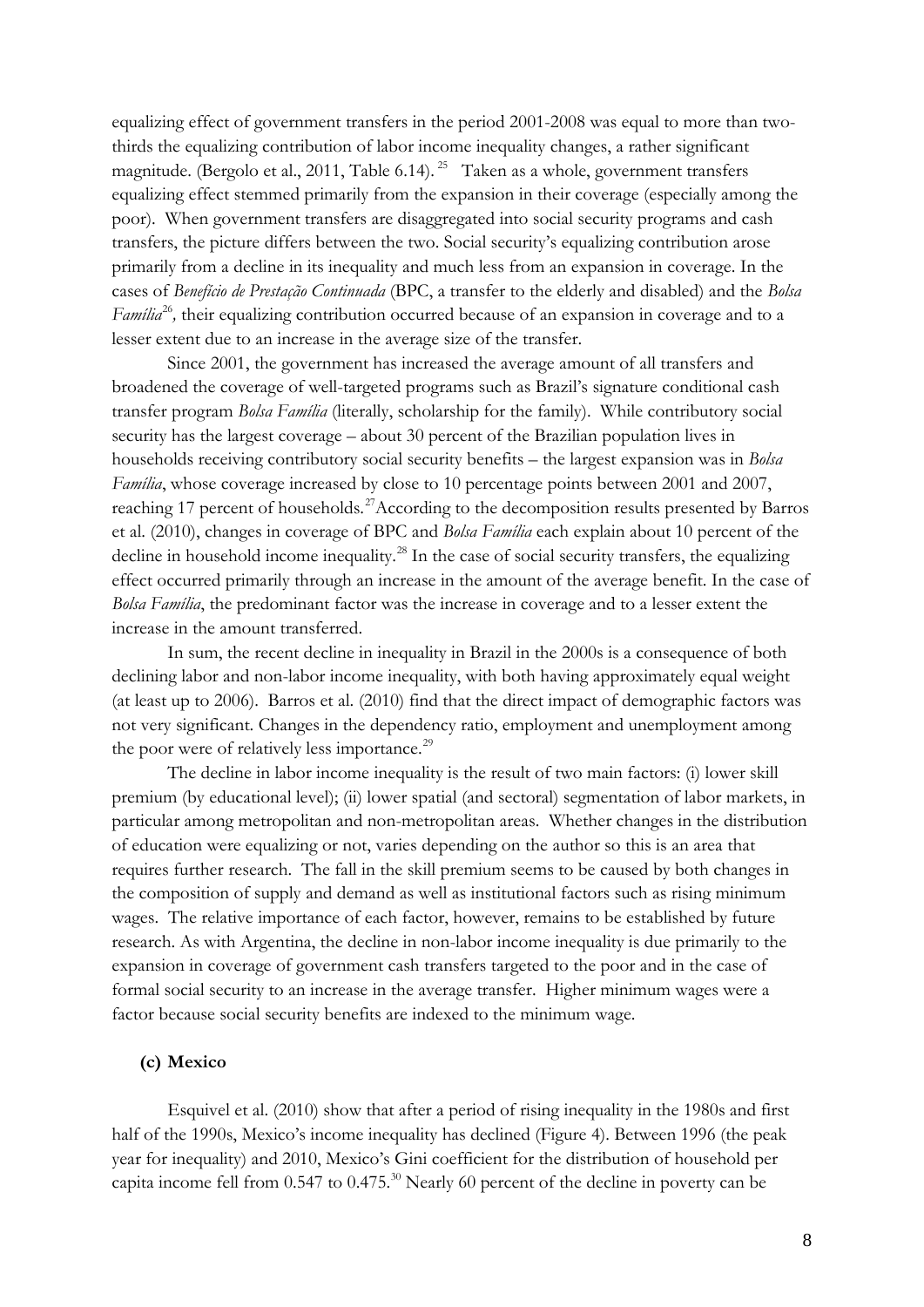attributed to the reduction in inequality (Figure 3). The income of the bottom 10 percent grew more than twice as fast as the income of the top 10 percent (Figure 5). Notably, the faster growth of incomes at the bottom of the distribution happened during a period of lackluster aggregate economic growth. After the 1995 peso crisis, when GDP contracted by around eight percent, the economy quickly recovered. Between 1996 and 2000 Mexico's per capita GDP grew at a rate of four percent per year. However, between 2000 and 2008, per capita GDP grew at around 1 percent per year. Mexico (like Brazil) experienced a period of slow and—somewhat paradoxically—pro-poor growth.

The decline in inequality coincided with the implementation of the North American Free Trade Agreement (NAFTA) in 1994. It also coincided with a shift in government spending patterns. Since the early 1990s, public spending on education, health and nutrition has become more progressive (Esquivel et al.). In 1997 the Mexican government launched the conditional cash transfer program *Progresa* (called *Oportunidades* since 2002), a large-scale anti-poverty program that currently covers 5.8 million poor households – around 19% of households in 2012.

Applying the Lerman-Yitzhaki (Lerman and Yitzhaki, 1985) decomposition method to the Gini coefficient in 1994, 2000, 2004, 2006 and 2010, Esquivel et al. and Campos et al. (2012) show that labor incomes were equalizing in 2000, 2004 and 2006, and unequalizing in 1994 and 2010 (Campos et al., Figure 2). Non-labor income<sup>31</sup> from capital (rents, profits, etc.) and pensions was unequalizing in all five years and particularly so in 2000, 2004 and 2006. Remittances were equalizing throughout with a more or less constant weight, smaller than labor income's and government transfers'. The contribution of government transfers is equalizing in all years and increases steadily; in 2010, government transfers' equalizing effect on overall inequality was so important that it offset the unequalizing impact of labor income and income from capital.

What caused the distribution of labor income per working adult to change from being an unequalizing factor in the early 1990s to an equalizing one thereafter (up to 2010 when it became unequalizing again)? Esquivel et al. argue that hours worked changed very little. In fact, they fell slightly for the bottom quintiles, an inequality-increasing change. It is the changes in the relative hourly wages what caused the switch. Starting in the mid-1990s, the skill premium --measured by the gap between the wages of workers with tertiary education (or secondary) and workers with no schooling or incomplete primary school – fell systematically (Figure 6). Changes in the returns to education accounted for a significant share of the rise in household per capita income inequality between 1984 and 1994.<sup>32</sup> The in-depth analysis for Mexico suggests that during the period of declining inequality (mid 1990s to 2006) the opposite occurred: that is, returns to education—the price effect—became an equalizing factor (Esquivel et al.).

What about the quantity effect? The distribution of the stock of education (measured by the composition of the population by levels of schooling or the distribution of average years of schooling) in the labor force became more equal too (Figures 6 and 7). Campos et al. find that changes in the distribution of characteristics (which includes experience and schooling) were unequalizing during the 1994-2006 spell and neutral in the 2006-2010 spell (Campos et al., Figure 4). Azevedo et al. (2011), on the other hand, find that --while the price effect was equalizing during 2000-2009-- the quantity (and unobservables) effect was unequalizing (Azevedo et al., Tables 4 and 8). Both Campos et al. and Azevedo et al. show effects for experience and education combined. Battiston et al. looks at the effect of education by itself and find that the changes in the structure of education in the period were unequalizing. In the case of Mexico, all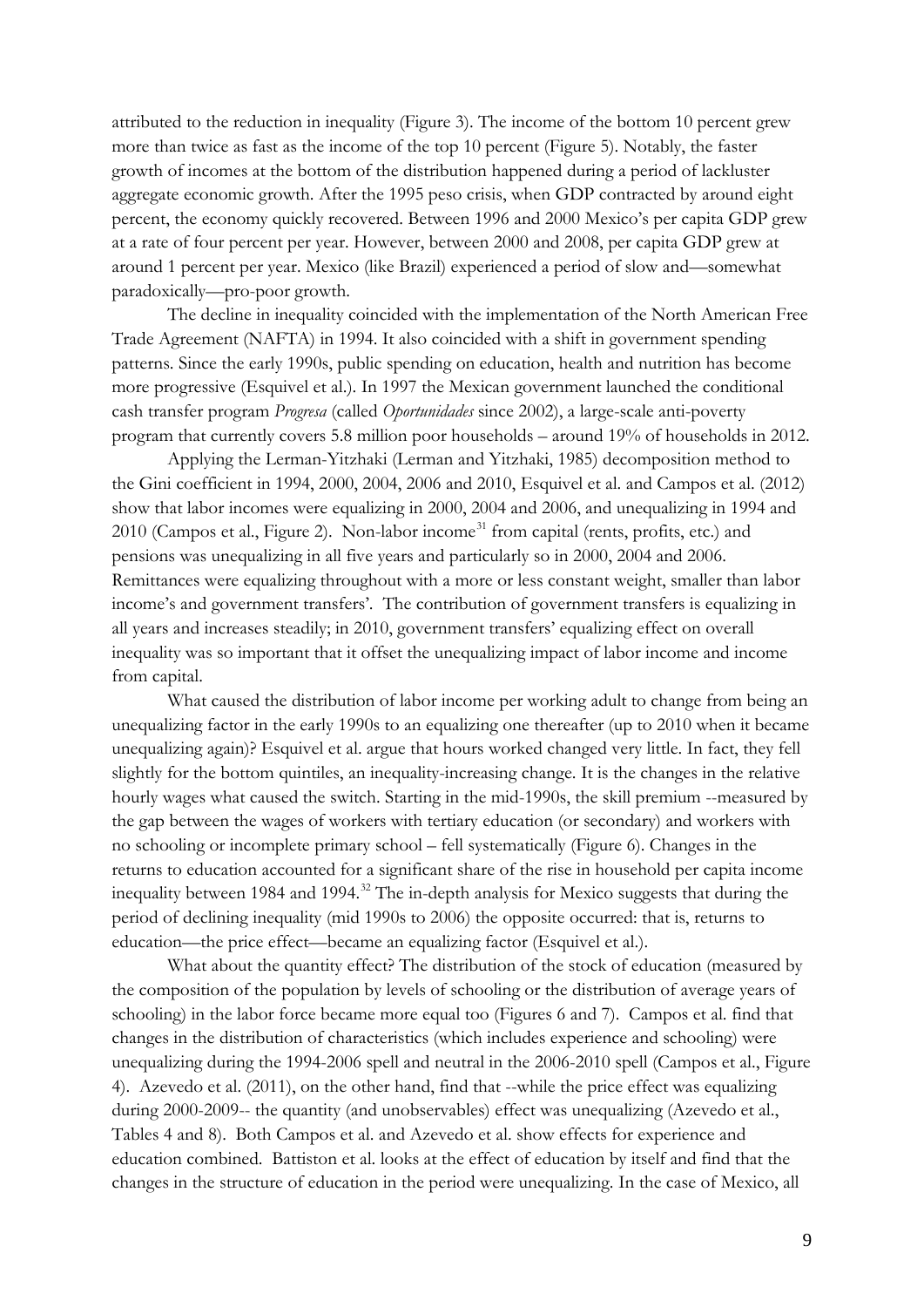the studies find the same result: unequalizing quantity effects. Thus, Mexico was still experiencing the "paradox of progress:"<sup>33</sup> had relative returns (the skills premium) not changed, the more equal structure of education (however measured) would have increased labor income inequality. In the case of Mexico, then, all the equalization "work" was in the hands of changes in the skill premium (the price effect).

What factors are behind the decline in the skill premium? In Figure 6 we observe that the relative supply of skilled workers rose while the relative returns declined. This means that either supply outpaced demand, institutional factors moved in favor of the unskilled, or both. Campos et al. show that the real minimum wage and the unionization rate did not change after 1996 (Campos et al., Figure 6); in addition, the minimum wage is not binding (Campos et al., Figure 7). Hence, it is unlikely that changes in institutional factors affected the wage structure for the period after 1996. Thus, market forces—i.e., changes in the composition of demand and supply by skill-- should explain what happened to returns.

Applying the Bound and Johnson framework (Bound and Johnson, 1992), Campos et al. show that changes in the composition of supply appear to dominate; particularly, during the period of declining returns (1994-2006) (Campos et al., Table 1). However, the order of magnitude depends on the assumed elasticity of substitution between skilled and unskilled workers. Under some plausible assumptions, the reduction in skill premium can be attributed to both an increase in supply of and a fall in demand for skilled workers, but with the former effect being larger. Thus, Campos et al.'s analysis appears to give more weight to the impact of changes in the composition of supply of workers by skill than to changes in demand. Gasparini et al. (2011), however, find that in the case of Mexico, changes in the composition of demand dominate (Gasparini et al., 2011, Table 3.1). Both sets of authors use different definitions of skilled workers and skill premium, and slightly different time periods. It remains to be seen whether any or all of these factors explain the differences in their results. Another interesting question is raised by the switch of labor income to being an unequalizing factor in 2010; it remains unclear whether this switch was a result of the knock-on effects of the global Great Recession of 2007-2009 or a new trend. If the latter is true, the era of declining inequality in Mexico may have come to an end.

The rise in relative supply of skilled workers were probably due to changes in public spending on education in the 1990s, which expanded basic and middle education considerably. Esquivel et al. state that public spending on education in the 1970s and 1980s was heavily biased towards higher education and that this changed dramatically in the 1990s. The relative ratio of spending per student in tertiary versus primary education declined from a historical maximum of 12 in 1983–1988, to less than 6 in 1994–2000.<sup>34</sup> More resources on the supply-side and the implementation of demand-side subsidies for education through *Progresa/Oportunidades* changed the incidence of public spending on education from being slightly regressive in 1992 to being progressive in 2006. Hence, the fall in the premium to skills can be linked to both market factors, which affected the demand for labor by skill, and state action in education spending. In addition, due to the demographic transition, the cohorts entering primary school became smaller over time, liberating resources for secondary schooling.

Esquivel et al. show that the marginal increase of government transfers was equalizing throughout the period, increasing its (equalizing) marginal contribution over time. The equalizing contribution of government transfers rose over time because their share in total income rose and their own inequality and Gini correlation with total monetary income fell.<sup>35</sup> The share of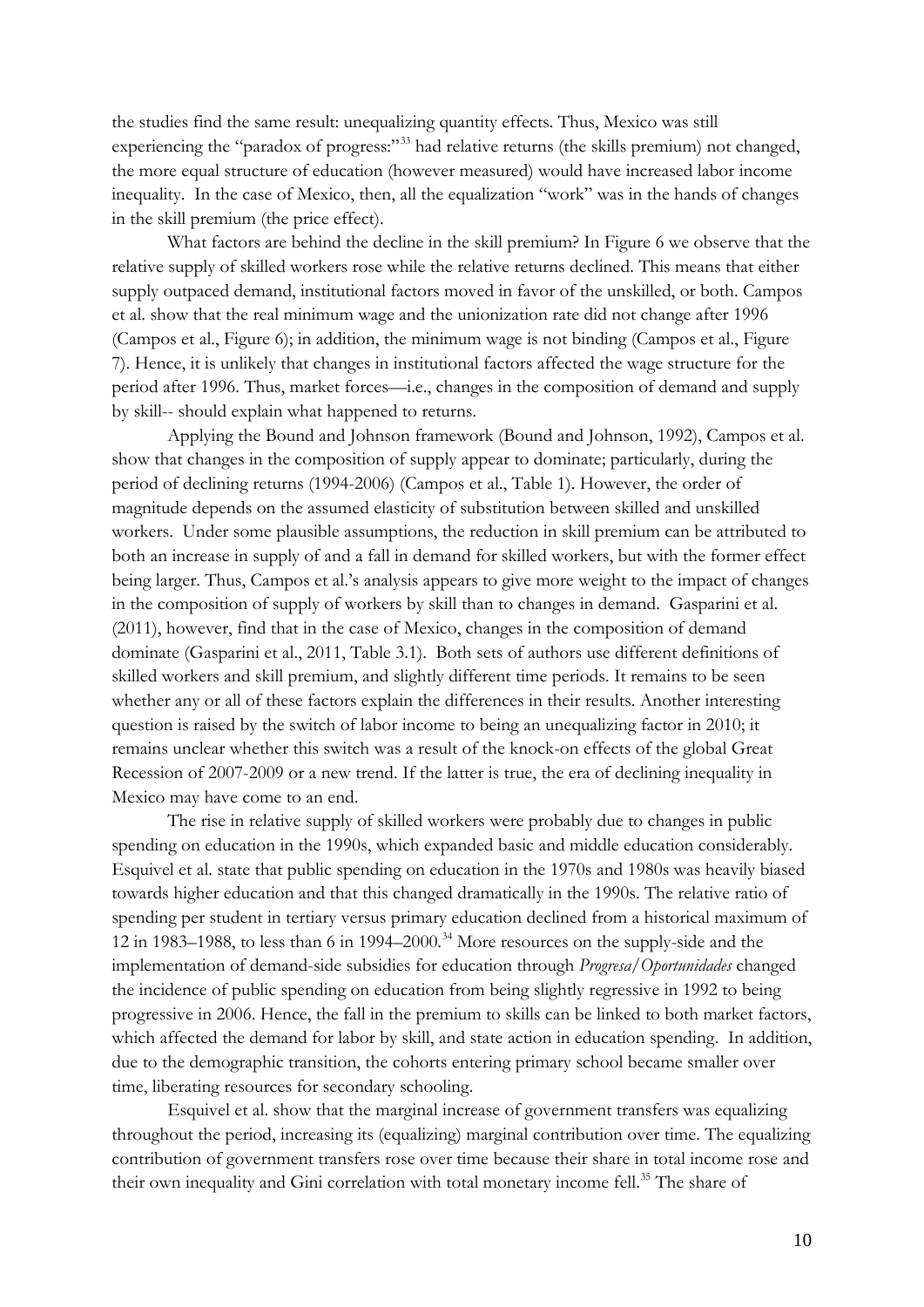transfers in total income rose because there was a significant expansion in coverage of cash transfer programs—in particular, through a cash transfer for agricultural producers *Procampo* and Mexico's signature conditional cash transfer program *Progresa/Oportunidades*. The lion's share of the expansion in households receiving non-labor income was due to implementation and subsequent expansion of the *Progresa/Oportunidades* conditional cash transfer program in 1997. In fact, *Progresa/Oportunidades* is an example of redistributive "efficiency:" with a budget size of as little as 0.36 percent of GDP, *Progresa/Oportunidades* accounts for 18 percent of the change in the pre/post-transfers difference in the Gini coefficient. Using standard incidence analysis, Lopez-Calva et al. (2012), show how cash transfers significantly increased their contribution to poverty and inequality reduction from the mid-1990s to 2010.

As with Argentina and Brazil, the decline in inequality in post-NAFTA Mexico can be explained by two main factors. First, it is explained by a fall in the premium to skills (with an education-based indicator of skills). Second, by the expansion of cash transfers programs targeted to the poor. The decline in the skills premium, in turn, is primarily due to the rise in supply of skilled workers. The increase in the relative supply of skilled workers is associated with the large effort made by the government to expand basic education.

#### **2. Main Findings: Discussion**

Based on results from non-parametric decomposition exercises, in Argentina, Brazil and Mexico, the decline in overall inequality can be attributed to a decline in both labor and nonlabor income inequality. In the case of Argentina and Mexico, the decline in labor income inequality contributed with a larger share while in Brazil the contribution was approximately equal (until 2006) and then labor income's contribution started to dominate.

The decline in labor income inequality can occur because of an expansion of employment and/or hours worked (especially among the poor) and by changes in the distribution of hourly wages. The latter, in turn, can be driven by changes in the distribution of observable (and unobservable) characteristics, and changes in returns to those characteristics. The analysis for Argentina suggests that the expansion of employment (as a result of the economic recovery and commodity boom) was an important factor behind the decline in labor income inequality. In the cases of Brazil and Mexico, this was not the case. Whether the changes in the distribution of characteristics (the quantity effect), especially education, were equalizing or unequalizing could not be unambiguously established for Argentina and Brazil because different authors obtained opposite results. In the case of Mexico, all the authors found that the more equal distribution of education had an unequalizing effect on labor income. That is, Mexico is still experiencing what Bourguignon et al. (2005) called a "paradox of progress."

In the three countries the changes in returns to education and experience (the price effect) were equalizing. This is in stark contrast with trends in the 1990s when the skill premium rose across the board. The skill premium is affected by demand and supply of workers of different skills (education and experience) and by institutional factors such as the minimum wage and the influence of unions. Labor demand by skill, in turn, is primarily affected by the characteristics of technical change and international trade. The composition of labor supply is determined, to a large extent, by the characteristics of educational upgrading and demographic factors. Based on the results analyzed here, the fall in the skill premium in Argentina is explained by a decline in relative demand for skilled workers, and a rise in the minimum wage and the power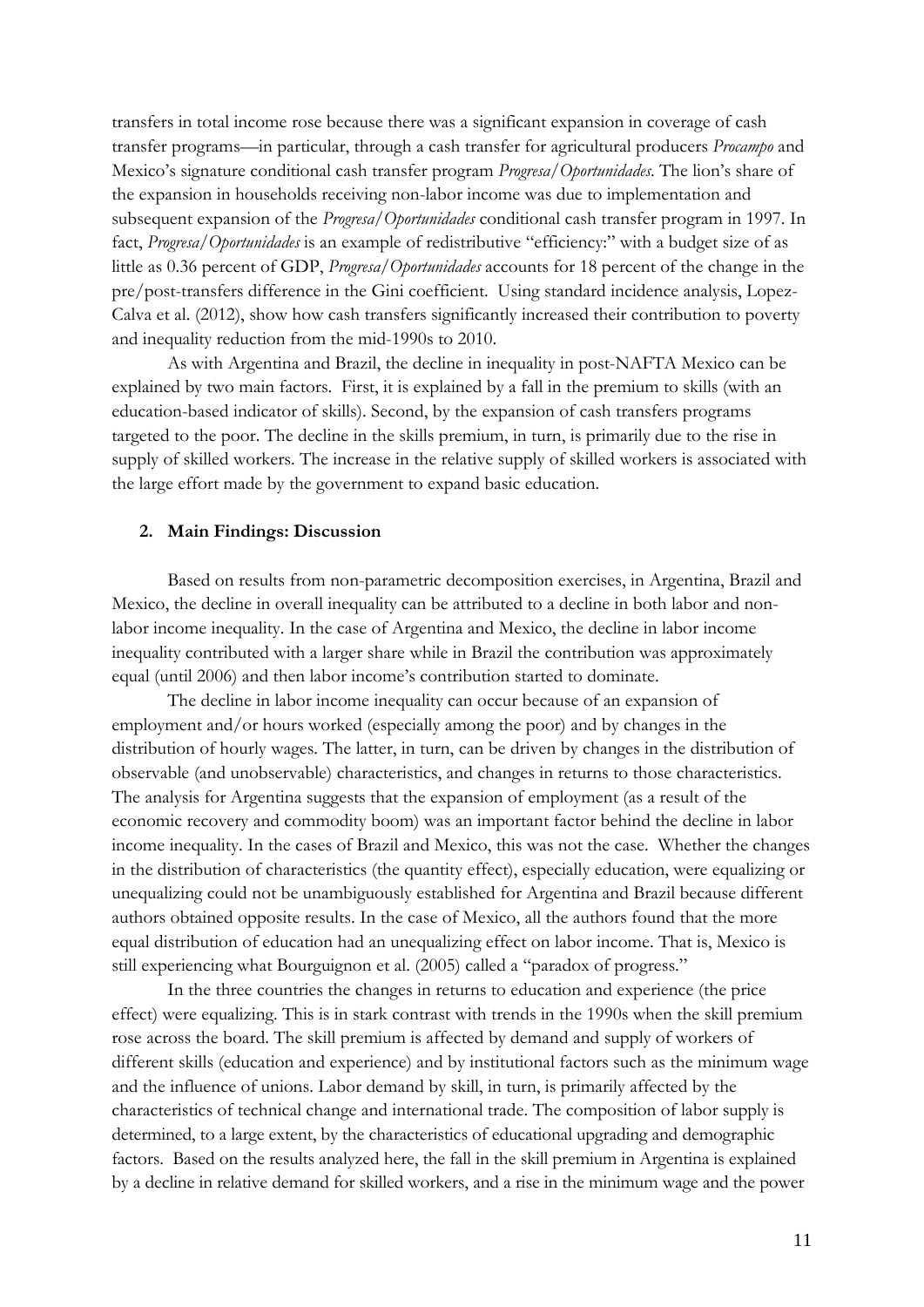of unions. In Brazil, supply-side factors—in addition to demand-side and institutional factors played an important role. In Mexico, institutional factors were unimportant and demand for skilled labor may have even continued to rise; the fall in the skill premium, thus, was primarily driven by an expansion in supply of skilled workers.

In Brazil and Mexico, then, the decline in labor income inequality was linked to the fact that unskilled labor became (relatively) less abundant. The significant expansion of basic education that underlies the change in labor composition by skill in these two countries, in turn, seems to be associated with conscious government efforts including administrations from earlier periods. Higher spending per student in basic education and an effort to make education accessible in rural areas eased supply-side constraints (Santibanez, et al., 2005). In addition, the conditional cash transfer programs *Bolsa Família* (Brazil) and *Progresa/Oportunidades* (Mexico) reduced demand-side constraints by compensating poor households for schooling costs and the opportunity cost of children's labor.36

In the three countries analyzed here, the demand for skilled labor in the 2000s appears to either have declined (Argentina and Brazil) or grown at a slower pace (Mexico).<sup>37</sup> What explains this change of pace in the demand for skilled labor? No clear-cut answer exists as of yet. Candidates are changes in the composition of output and employment induced by policy changes (trade and industrial policy, for example) as well as exogenous changes in the composition of global demand and terms of trade. Gasparini et al. (2011) find econometric evidence in support of the role of terms of trade for the 16 countries included in their regression analysis: that is, an improvement in the terms of trade results in a reduction in the skill premium. This result is statistically significant across many specifications (Gasparini et al., Table 4.1). When these authors try to link this result to changes in the skill composition of employment between and within sectors, however, no clear answer emerges. That is, as a general observation there is no evidence of a change in the structure of employment towards sectors using unskilled labor more intensively. Thus, so far, a more fundamental explanation of the weakening of the demand for skilled labor has eluded us.<sup>38</sup>

The reduction in inequality of non-labor income was the second major factor behind the decline in inequality. Non-labor income includes quite disparate income sources: returns to capital (interests, profits and rents), private transfers (for example, remittances) and public transfers. The contribution of changes in returns to capital in the three countries tended to be small and unequalizing. Mexico is the only country for which a separate analysis of private transfers (mainly remittances) is done; remittances proved to be equalizing and became even more so in the 2000s, because they closed the gap between rural and urban household per capita incomes, particularly in the case of Mexico.

The most important factor in accounting for the decline in non-labor income inequality was a significant rise in importance of the equalizing contribution of government transfers. The equalizing contribution of government transfers not only rose over time but was of such a significant magnitude that it offset the unequalizing effect of other sources of non-labor income. Schemes like *Benefício de Prestação Continuada* (Brazil), *Procampo* (Mexico), and large-scale conditional cash transfers programs (CCTs) such as *Jefes y Jefas* (Argentina), *Bolsa Família* (Brazil) and *Progresa/Oportunidades* (Mexico) had remarkable redistributive power. The CCTs are a small share of total government social spending but go a long way in terms of redistributing income to the bottom of the distribution.<sup>39</sup> The expansion of their coverage during the 2000s was, in particular, key to both inequality and poverty reduction. Overall, the important contribution of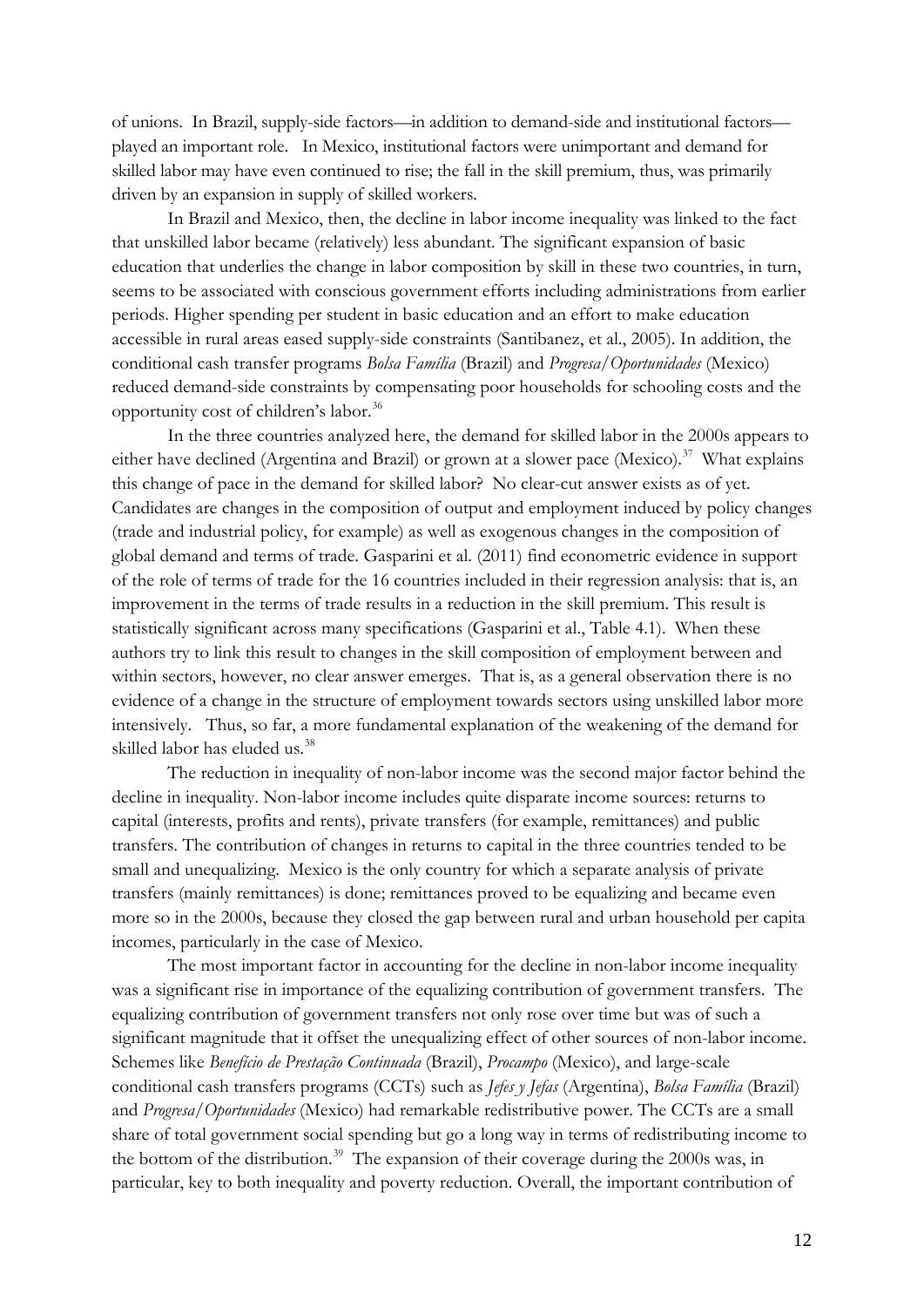social policy to the reduction of inequality through the expansion of education and public transfers is evident.<sup>40</sup>

## **3. Concluding Remarks**

During the first decade of this century, income inequality in most countries in Latin America has declined.<sup>41</sup> The decline has been non-trivial, statistically significant and robust to changes in the time interval, inequality measure, definition of income and data source.

The results of in-depth analyses for Argentina, Brazil and Mexico reveal two main underlying factors: a fall in the skill premium and more progressive government transfers.

The fall in the skill premium seems to be associated with an increase in the relative supply and a decrease in the relative demand for skilled labor, in addition to institutional factors. In the case of Argentina, the demand-side of the story dominates while in Mexico, the supplyside one does; in Brazil, both factors appear to be relevant. In turn, the increase in the relative supply of skilled labor seems to be associated with a push in the coverage of basic education, which made low-skilled labor relatively less abundant. The distribution of human capital became more equal and—everything else the same--the gap in returns to schooling by level narrowed. Changes in demand for labor by skill level also moved favorably towards the unskilled. There is some evidence that positive terms of trade had something to do with this change. The exact mechanism, however, remains to be identified.

Government transfers also played an equalizing effect. The expansion in coverage of cash transfer programs—*Progresa/Oportunidades* in Mexico, *Bolsa Família* in Brazil, and *Jefes y Jefas de Hogar Desocupados* in Argentina—played a significant equalizing role through their impact in the distribution of non-labor income; as did more progressive social security transfers, such as changes in the coverage of BCP (Brazil) and pensions to the elderly in Argentina.

The redistributive momentum may be hard to sustain, however. While educational attainment has become significantly more equal, the same cannot be said about the distribution of the quality of education. The experience of the United States should serve Latin America as a warning of what may be yet to come.<sup>42</sup> In the United States, earnings inequality rose significantly since the 1980s because the premium to skills increased. Returns to skills went up because there was a slow-down in the rate at which workers with post-secondary education came into the labor market (and to a lesser extent because of skill-biased technical change). The low quality of education in preceding levels generated many high school graduates who were not "college ready" and, thus, educational upgrading stalled. In addition, favorable terms of trade cannot be taken as a given. Latin America has experienced recurrent ups and downs associated with terms of trade throughout its history. The decline in inequality cannot be taken for granted. It requires "hard work" both from policymakers and the polity.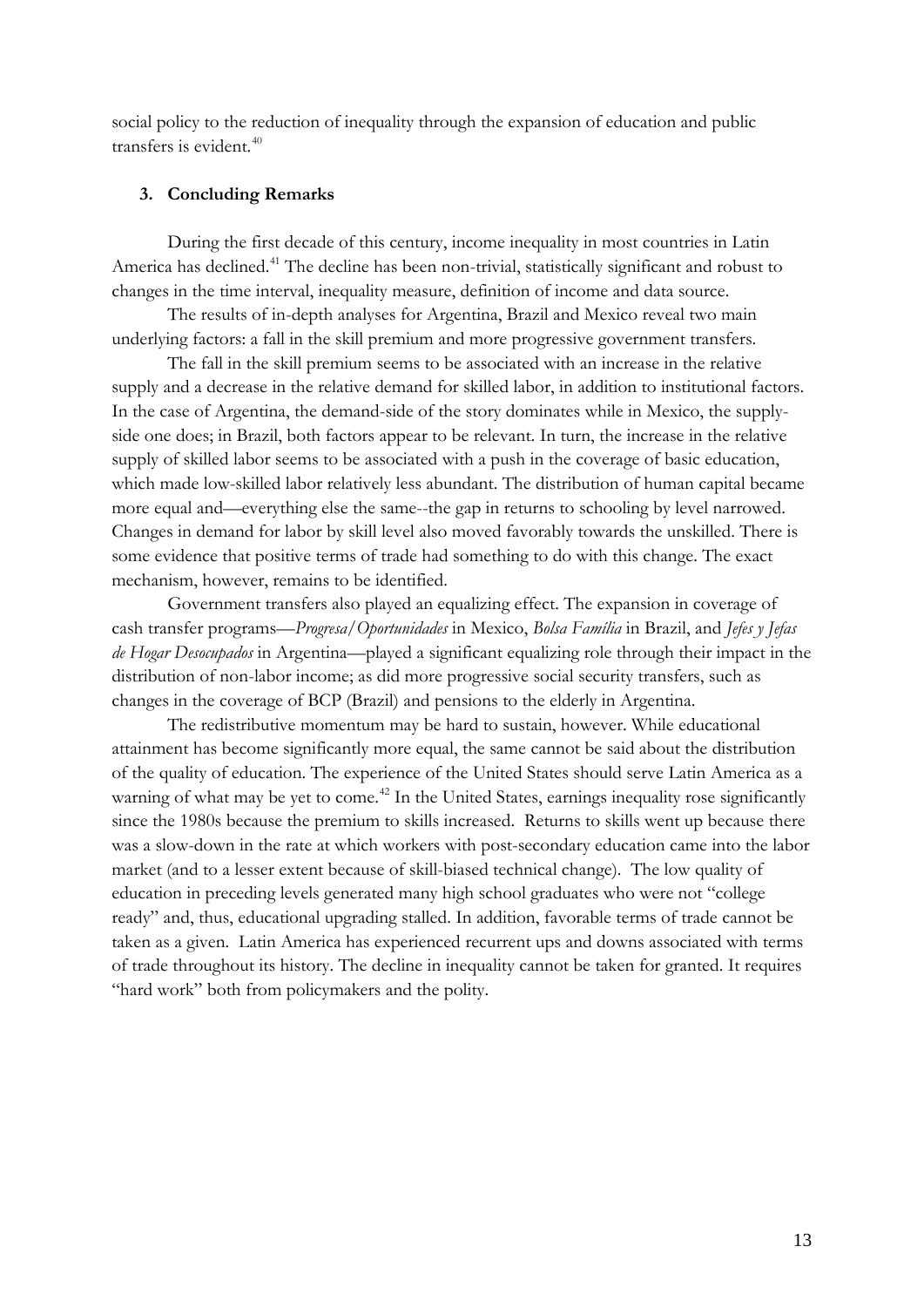#### **References**

- Atal, J. P., Ñopo, H. & Winder, N. (2009). *New century, old disparities. Gender and ethnic wage gaps in Latin America*. Working Paper No. 109. Inter-American Development Bank.
- Azevedo, J., Inchauste, G. & Sanfelice, V. (2011). *Decomposing the decline in income inequality in Latin America*. Mimeo, The World Bank.
- Barros, R., Foguel, M. N. & Ulyssea, G. (2006). *Desigualdade de renda no Brasil: uma análise da queda recente:* Vol. 1. Brasília: IPEA.
- Barros, R., De Carvalho, M. & Franco, S. (2007). O papel das transferências públicas na queda recente da desigualdade de renda brasileira. In R. Barros, M. N. Foguel & G. Ulyssea (Eds.), *Desigualdade de renda no Brasil: uma análise da queda recente* (chapter 16, volume 2). Brasília: IPEA.
- Barros, R., Ferreira, F. H. G., Molinas, J. R. & Saavedra, J. (2009). *Measuring inequality of opportunities in Latin America and the Caribbean.* Washington, DC: The World Bank-Palgrave Macmillan.
- Barros, R., De Carvalho, M., Franco, S. & Mendonça, R. (2010). Markets, the state and the dynamics of inequality in Brazil. In L. F. Lopez-Calva & N. Lustig (Eds.), *Declining inequality in Latin America: A decade of progress?* (chapter 6). Washington DC: Brookings Institution and UNDP.
- Battiston, D., Garcia-Domenech, C., Gasparini, L. (2011). *Could an increase in education raise income inequality? Evidence for Latin America*. CEDLAS, Working Paper. Universidad Nacional de La Plata, Argentina.
- Bergolo, M., Carbajal, F. & Cruces, G. and Lustig, N. (2011). *Impacto de las transferencias públicas en la década de 2000: la experiencia de los países del Cono Sur*. Mimeo. CEDLAS, Universidad Nacional de La Plata, Argentina.
- Bosch, M. & Manacorda, M. (2010). Minimum wages and earnings inequality in urban Mexico. *American Economic Journal: Applied Economics*, *2*(4): 128–49.
- Bound, J. & Johnson, G. (1992). Changes in the structure of wages in the 1980s: An evaluation of alternative explanations. *The American Economic Review, 82*(3): 371-92.
- Bourguignon, F., Ferreira, F. H. G., & Lustig, N. (eds.) (2005). *The microeconomics of income distribution dynamics in East Asia and Latin America*. Washington, DC: The World Bank-Oxford University Press.
- Campos, R., Esquivel, G. & Lustig, N. (2012). *The rise and fall of income inequality in Mexico, 1989–2010*. UNU-WIDER, Working Paper No. 2012/10.
- Cornia, G. A. (2010). Income distribution under Latin America's new left regimes. *Journal of Human Development and Capabilities*, *11*(1), 85-114.
- Cruces, G., Garcia-Domenech, C., Gasparini, L. (2011). *Inequality in education. Evidence for Latin America*. UNU-WIDER, Working Paper No. 2011/93.
- Datt, G. & Ravallion, M. (1992). Growth and redistribution components of changes in poverty measures: A decomposition with applications to Brazil and India in the 1980's. *Journal of Development Economics*, *38*, 275-295.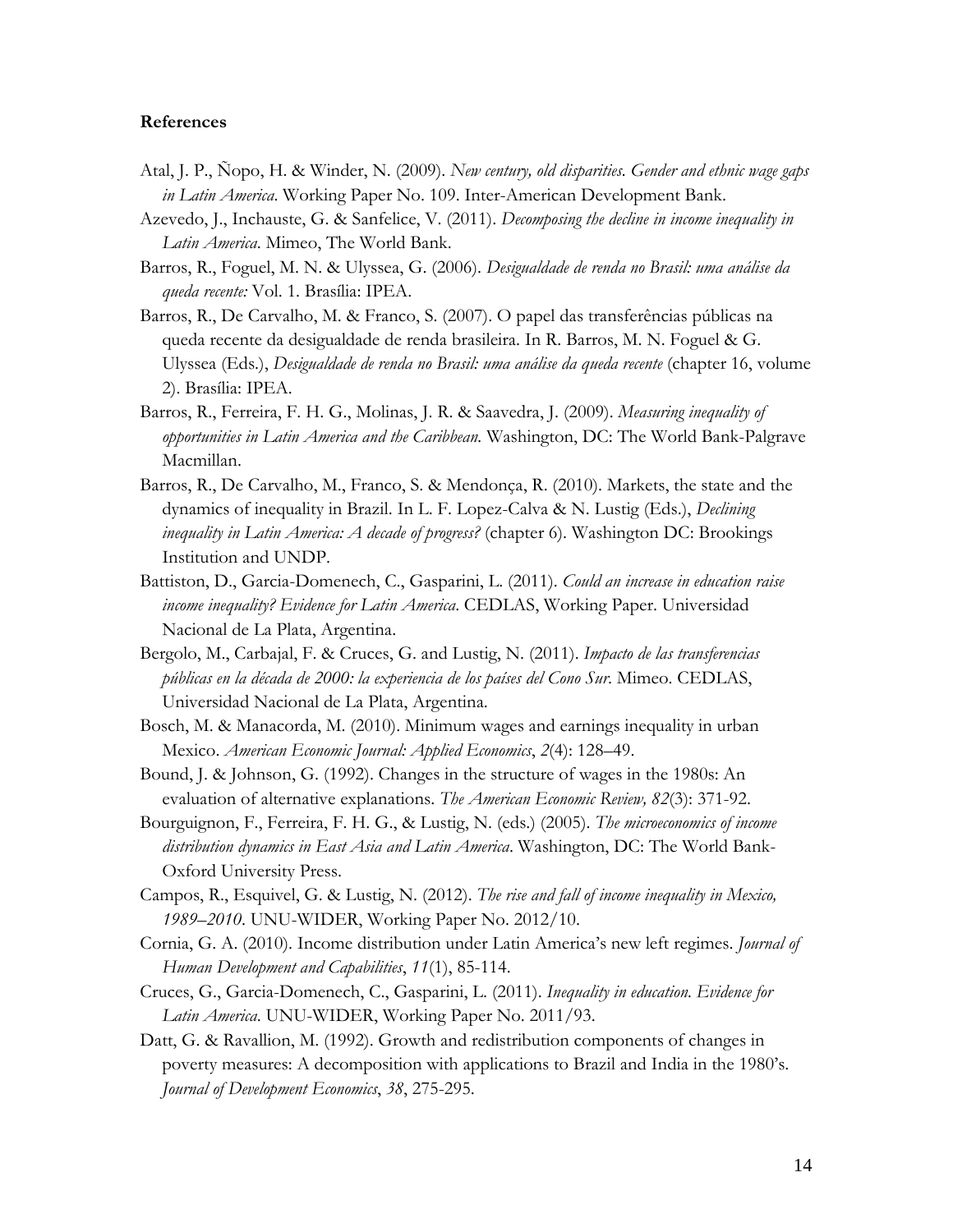- De Ferranti, D., Perry, G., Ferreira, F. H. G. & Walton, M. (2004). *Inequality in Latin America and the Caribbean. Breaking with History?* Washington, D.C: The World Bank.
- ECLAC (2010). *Time for equality: Closing gaps, opening trails*. Santiago, Chile: Economic Commission for Latin America and the Caribbean (ECLAC).
- Esquivel, G., Lustig, N. & Scott, J. (2010). A decade of falling inequality in Mexico: market forces or state action? In L. F. Lopez Calva & N. Lustig (Eds.), *Declining inequality in Latin America: A decade of progress?* (chapter 7). Washington DC: Brookings Institution and UNDP.
- Ferreira, F. H. G., Leite, P. G. & Wai-Poi, M. (2010). *Trade liberalization, employment flows and wage inequality in Brazil*. World Bank Policy Research Working Paper 4108.
- Ferreira, F. H. G. & Ravallion, M. (2008). *Global poverty and inequality: A review of the evidence*. World Bank Policy Research Working Paper 4623.
- Fiszbein, A. & Schady, N. (2009). *Conditional cash transfers. Reducing present and future poverty*. Washington, DC: The World Bank.
- Gasparini, L., Cruces, G., Tornarolli, L. & Marchionni, M. (2008). *A turning point? Recent developments on inequality in Latin America and the Caribbean*. Working Paper No. 81, CEDLAS. La Plata, Argentina.
- Gasparini, L. & Cruces, G. (2010). A distribution in motion: the case of Argentina. In L. F. Lopez-Calva & N. Lustig (Eds.), *Declining inequality in Latin America: A decade of progress?*  (chapter 5). Washington DC: Brookings Institution and UNDP.
- Gasparini, L., Galiani, S., Cruces, G. & Acosta, P. (2011). *Educational upgrading and returns to skills in Latin America. Evidence from a supply-demand framework, 1990-2010*. World Bank Policy Research Working Paper 5921.
- Goldin, C. & Katz, L. (2008). *The race between education and technology.* Cambridge: Belknap Press.
- Katz, L. & Murphy, K. (1992). Changes in relative wages, 1963-1987: Supply and demand factors. *Quarterly Journal of Economics, 107*: 35-78.
- Legovini, A., Bouillon, C. & Lustig, N. (2005). Can education explain changes in income inequality in Mexico? In F. Bourguignon, F. H. G. Ferreira & N. Lustig (Eds.), *The microeconomics of income distribution dynamics in East Asia and Latin America*. Washington DC: The World Bank-Oxford University Press.
- Lerman, R. I., and Yitzhaki, S. (1985). Income inequality effects by income source: A new approach and applications to the United States. *Review of Economics and Statistics*, *67*: 151–6.
- Levy, S. & Walton, M. (Eds.) (2009). *No growth without equity? Inequality, interests and competition in Mexico*. Washington, DC: Palgrave Macmillan and The World Bank.
- Lopez-Calva, L.F. & Lustig, N. (Eds.) (2010). *Declining inequality in Latin America: A decade of progress?* Washington, DC: Brookings Institution and UNDP.
- Lopez-Calva, L. F., Lustig, N., Scott, J., Castaneda, A. (2012). *Cash transfers and public spending on education and health in Mexico 1992-2010: Impact on inequality and poverty*. Mimeo, The World Bank.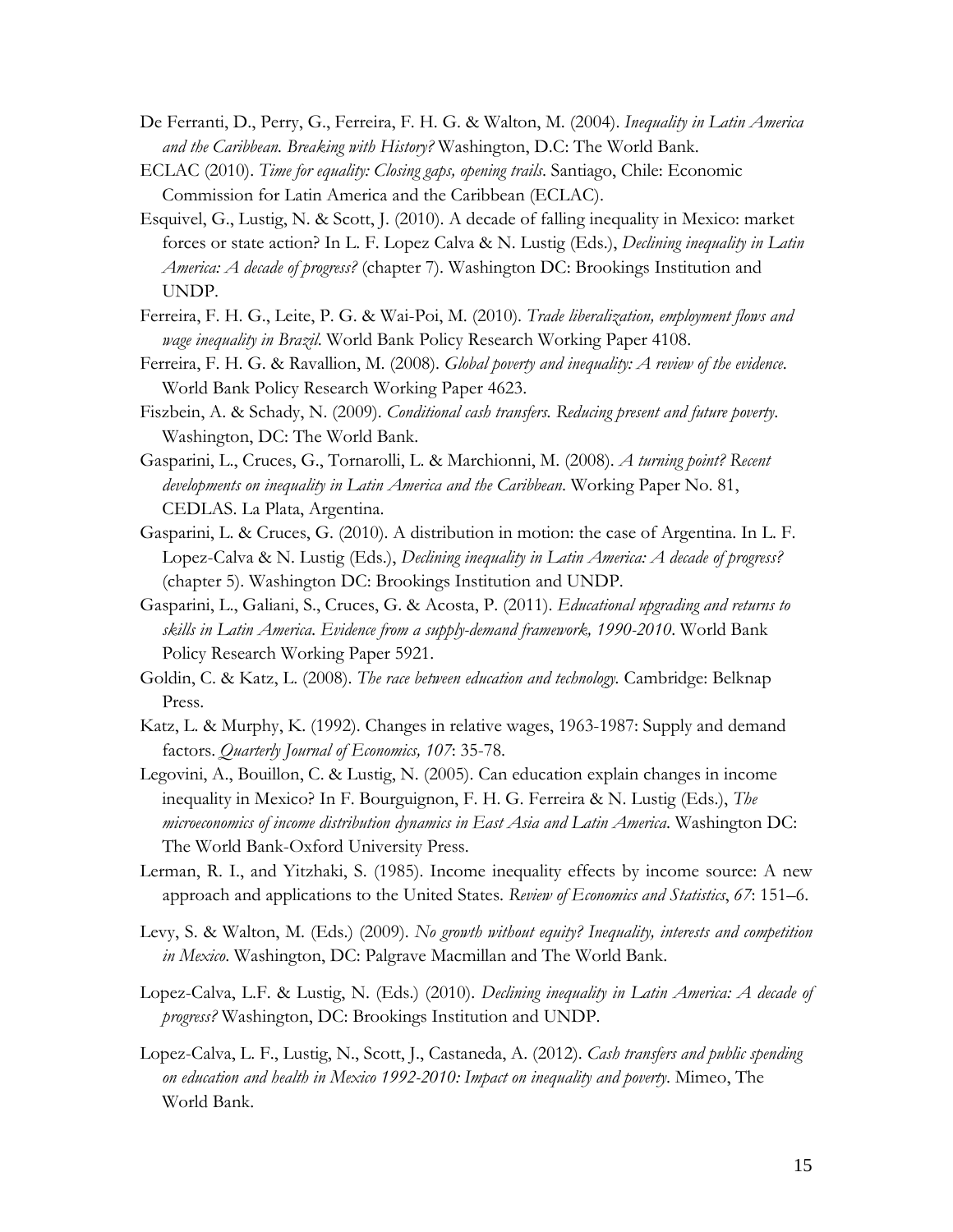- Manacorda, M., Sanchez-Paramo, C. & Schady, N. (2010). Changes in returns to education in Latin America: The role of demand and supply of skills. *Industrial and Labor Relations Review, 63*(2): 307-326.
- Moller, L., 2012, 'Fiscal Policy in Colombia Exploiting its Potential for a more Equitable Society', *World Bank Policy Research Working Paper* 6092, Washington D.C.
- Ocampo, J. A. & Vallejo, J. (2012). Economic growth, equity and human development in Latin America. *Journal of Human Development and Capabilities*, *13*(1), 107-133.
- OECD. (2010). *Tackling inequalities in Brazil, China, India and South Africa: The role of labour market and social policies.* OECD Publishing, doi: 10.1787/9789264088368-en.
- Santibanez, L., G. Vernez, and P. Razquin (2005). *Education in Mexico: Challenges and opportunities*, Rand Corporation.
- SEDLAC (CEDLAS and The World Bank). March 2012.

[\(http://sedlac.econo.unlp.edu.ar/eng/\)](http://sedlac.econo.unlp.edu.ar/eng/)

UNECLAC (CEPALSTAT). February 2012. [\(http://websie.eclac.cl/sisgen/ConsultaIntegrada.asp\)](http://websie.eclac.cl/sisgen/ConsultaIntegrada.asp)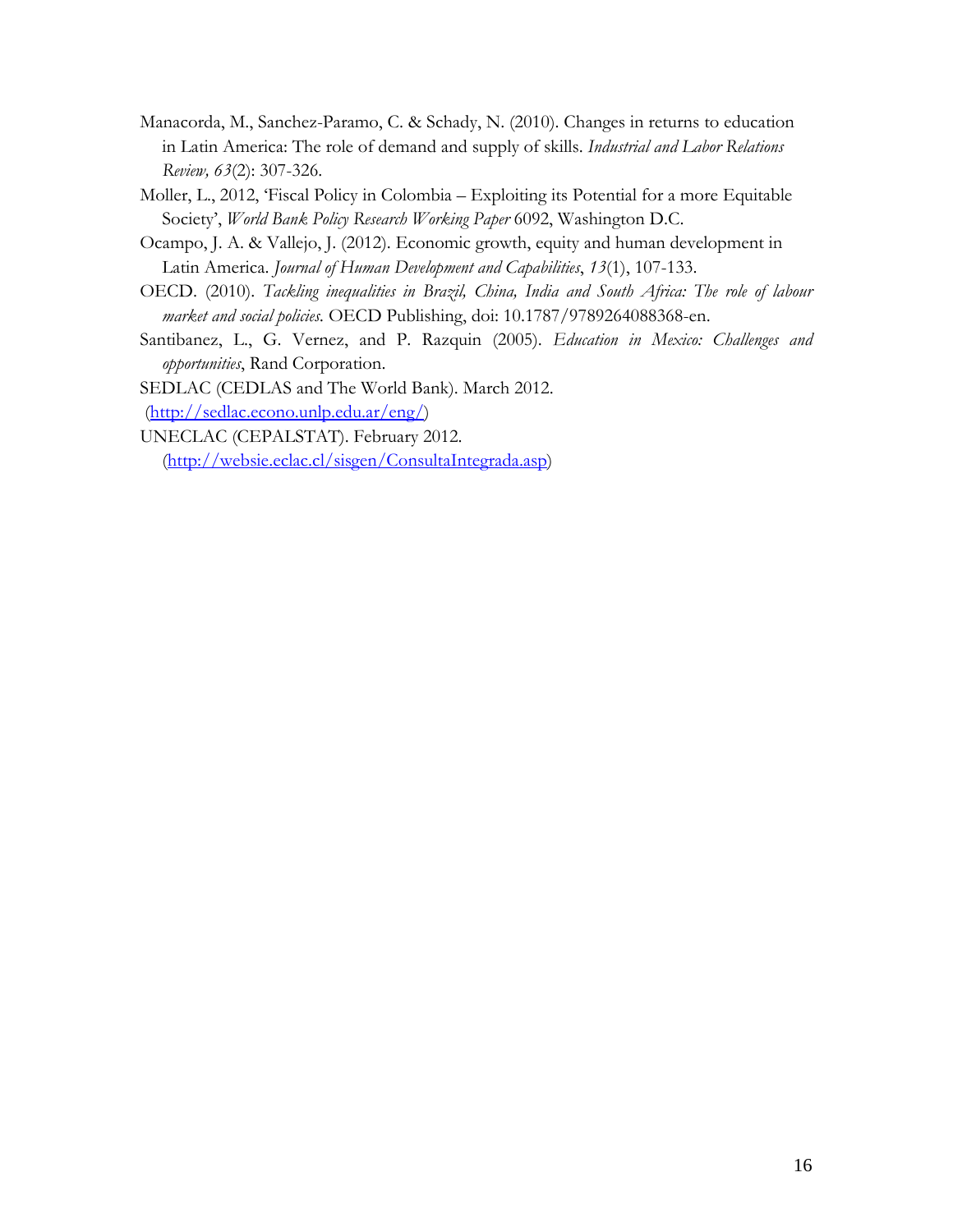#### **Figures**



Figure 1 – Declining Inequality in Latin America by Country: 2000-2010 (annual % change in Gini)

Source: Authors' calculations based on data from SEDLAC (CEDLAS and The World Bank), March 2012. (http://sedlac.econo.unlp.edu.ar/eng/) for Latin American countries; and OECD (2010) for China, India, South Africa and OECD-30.

Note: Solid bars represent cases where changes are statistically significant based on SEDLAC's estimates. Data for Argentina and Uruguay are for urban areas only. In Uruguay, urban areas covered by the survey represent 80 percent of the total population; in Argentina, they represent 66 percent. The average change in the Gini for each country is calculated as the percentage change between the end year and the initial year divided by the number of years; the average for the total is the simple average of the changes by country (thirteen countries in which inequality fell). The years used to estimate the percentage change are as follows: Argentina (2000-10), Bolivia (2001-08), Brazil (2001-09), Chile (2000-09), Costa Rica (2001-10), Dominican Republic (2000-10), Ecuador (2003-10), El Salvador (2000-10), Guatemala (2000-06), Honduras (2001-10), Mexico (2000-10), Nicaragua (2001-05), Panama (2000-10), Paraguay (2001-10), Peru (2001-10), Uruguay (2000-10), and Venezuela (2000-10). Using the bootstrap method, with a 95 percent significance level, the changes were not found to be statistically significant for Costa Rica (represented by grid bars in the figure). The years used in non-Latin American countries are as follows: China (1993-Mid 00s), India (1993-Mid 00s), South Africa (1993- 08), and OECD-30 (Mid 80s-Mid 00s).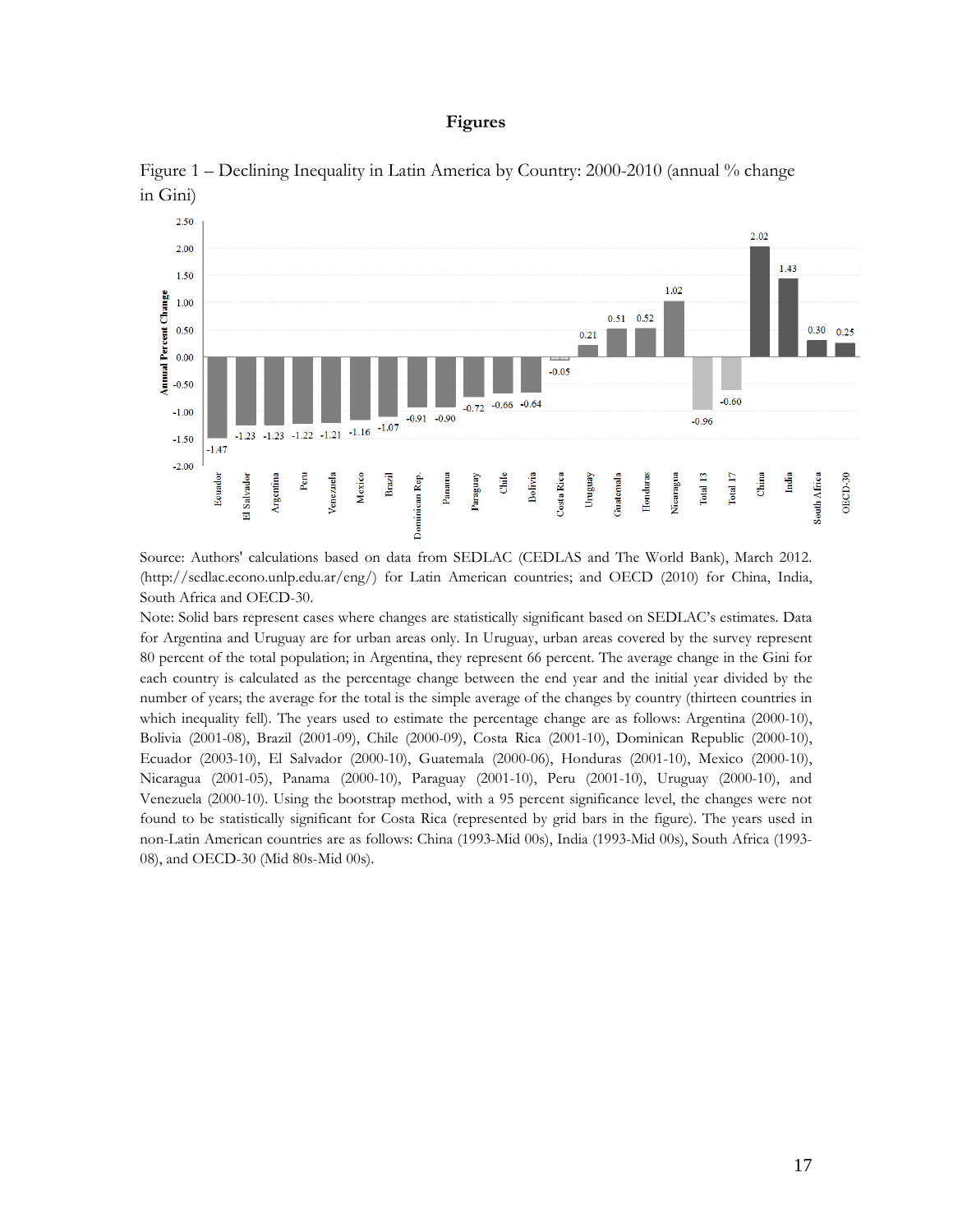



Source: Authors' calculations based on data from SEDLAC (CEDLAS and The World Bank), March 2012 [\(http://sedlac.econo.unlp.edu.ar/eng/\)](http://sedlac.econo.unlp.edu.ar/eng/)

Note: change in percentage points of the Gini coefficient before and after the inequality started to decline. Although inequality in Ecuador declined since 2003, there were no observations for earlier years.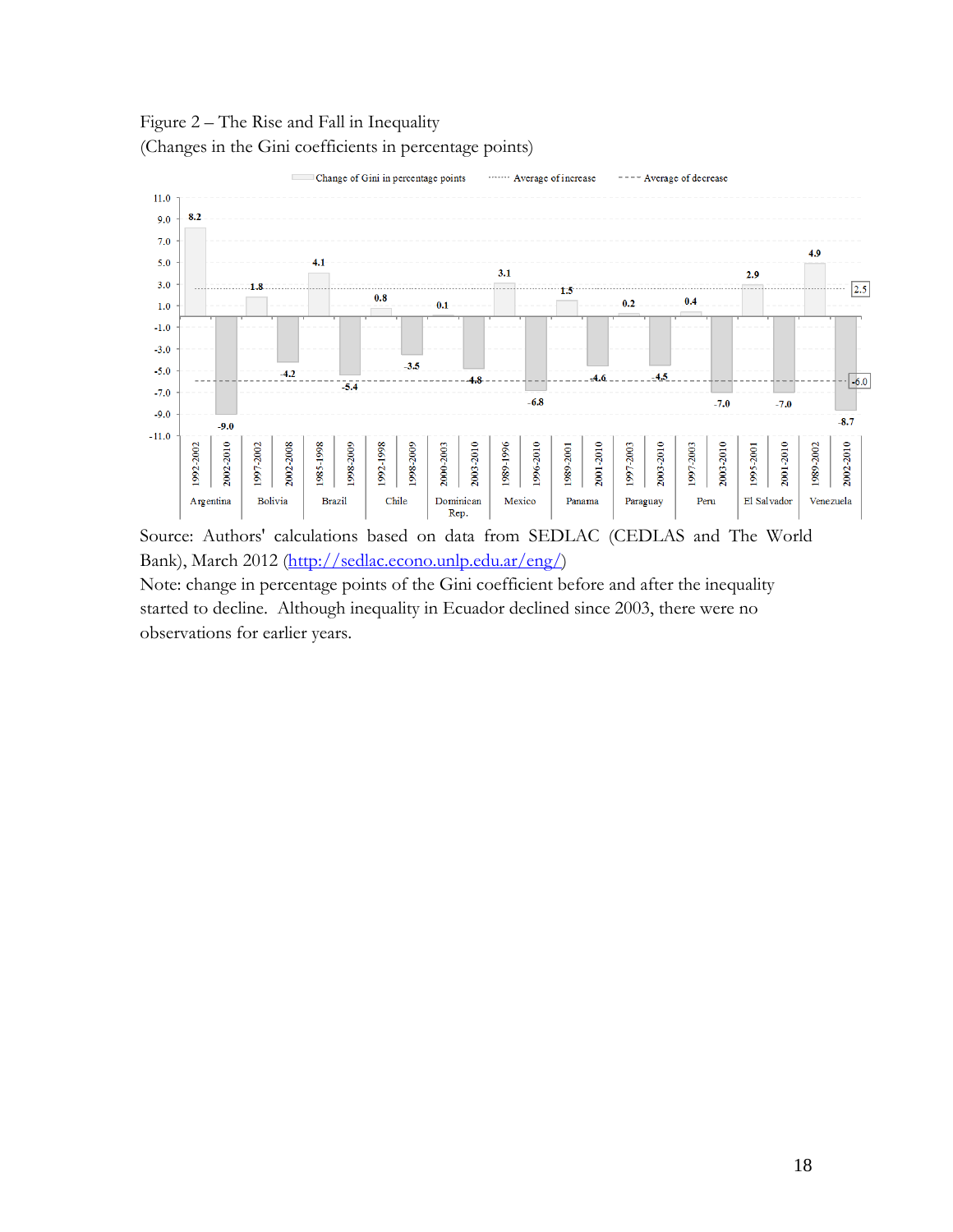

Figure 3 – Latin America: Decomposing the Changes in Poverty into Growth and Redistribution (2000s)

Source: Authors' calculations based on household surveys.

Note: The contribution of the decline in inequality was calculated using the standard Datt-Ravallion decomposition (Datt and Ravallion, 1992). The years used are as follows: Argentina (2000-2009), Bolivia (2000-2008), Brazil (2001-2009), Chile (2000-2009), Costa Rica (2000-2009), Ecuador (2003-2009), Honduras (1999-2009), Mexico (2000-2008), Panama (2001-2009), Peru (2000-2009), and Paraguay (1999-2009). Note that the Dominican Republic, El Salvador, and Uruguay were not included because the residuals were extremely high pointing towards the instability of the results. Including them would have caused a large upward 'bias' of the contribution from declining inequality.

\* Percent change in the incidence of poverty as measured by the \$2.5 international poverty line.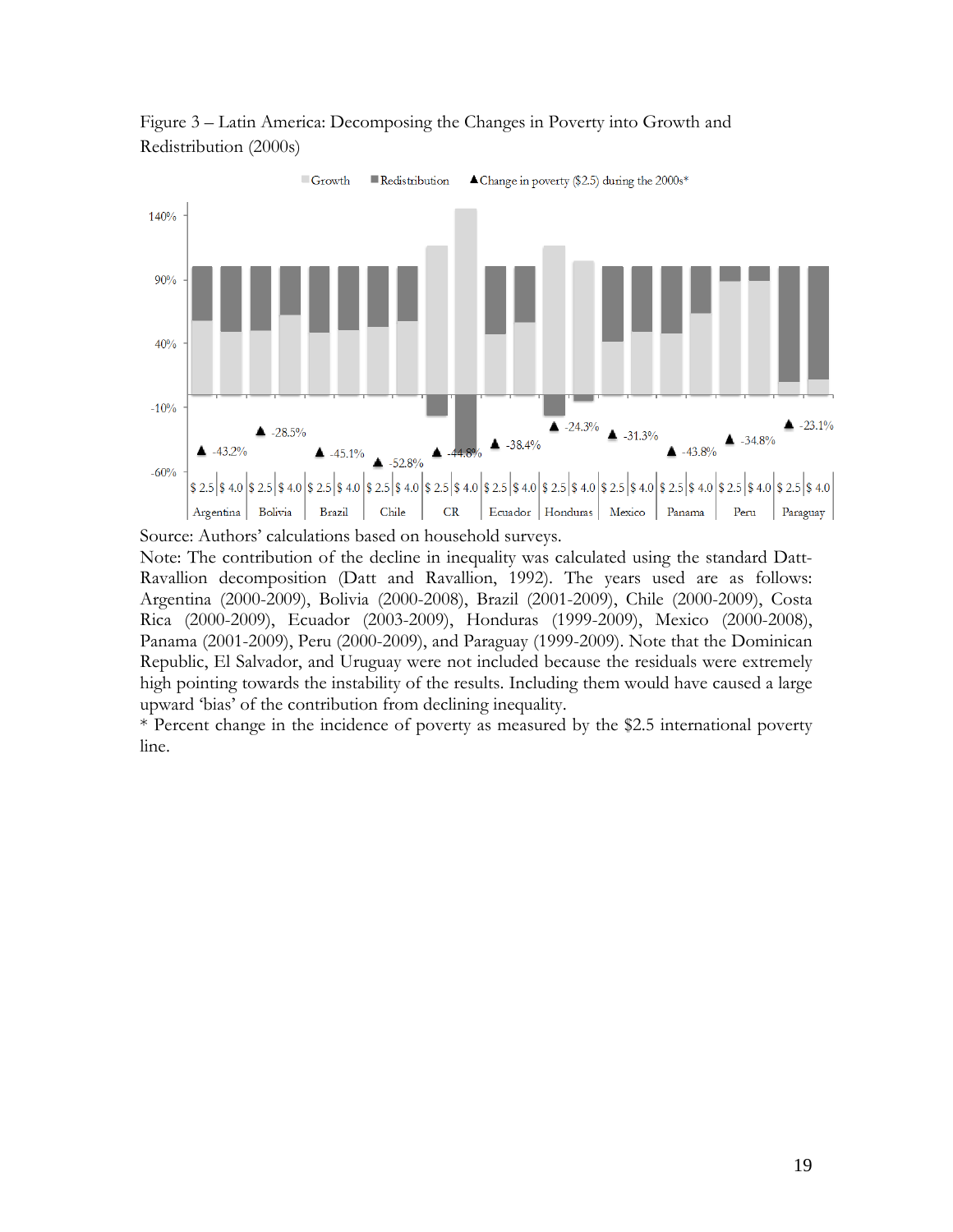

Figure 4 – Gini Coefficient in Argentina, Brazil and Mexico; c.1990-c.2010

[\(http://sedlac.econo.unlp.edu.ar/eng/\)](http://sedlac.econo.unlp.edu.ar/eng/)

Note: Data for Argentina is for urban areas only. They represent 66 percent of total population.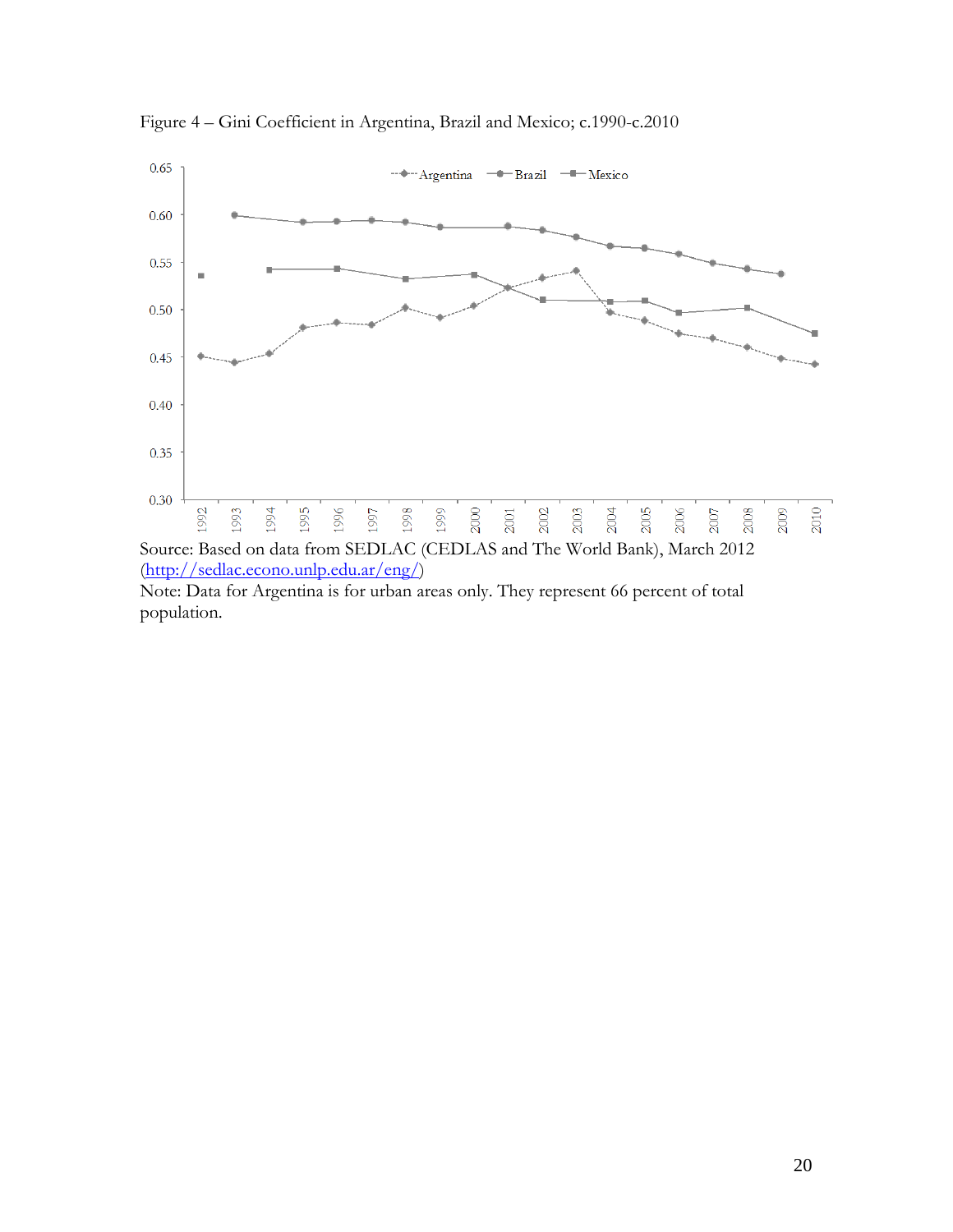



Source: Author's calculations based on data from SEDLAC (CEDLAS and The World Bank), March 2012 [\(http://sedlac.econo.unlp.edu.ar/eng/\)](http://sedlac.econo.unlp.edu.ar/eng/). The changes are for 2000-2010 in Argentina, 2001-2009 in Brazil, and 2000-2010 in Mexico.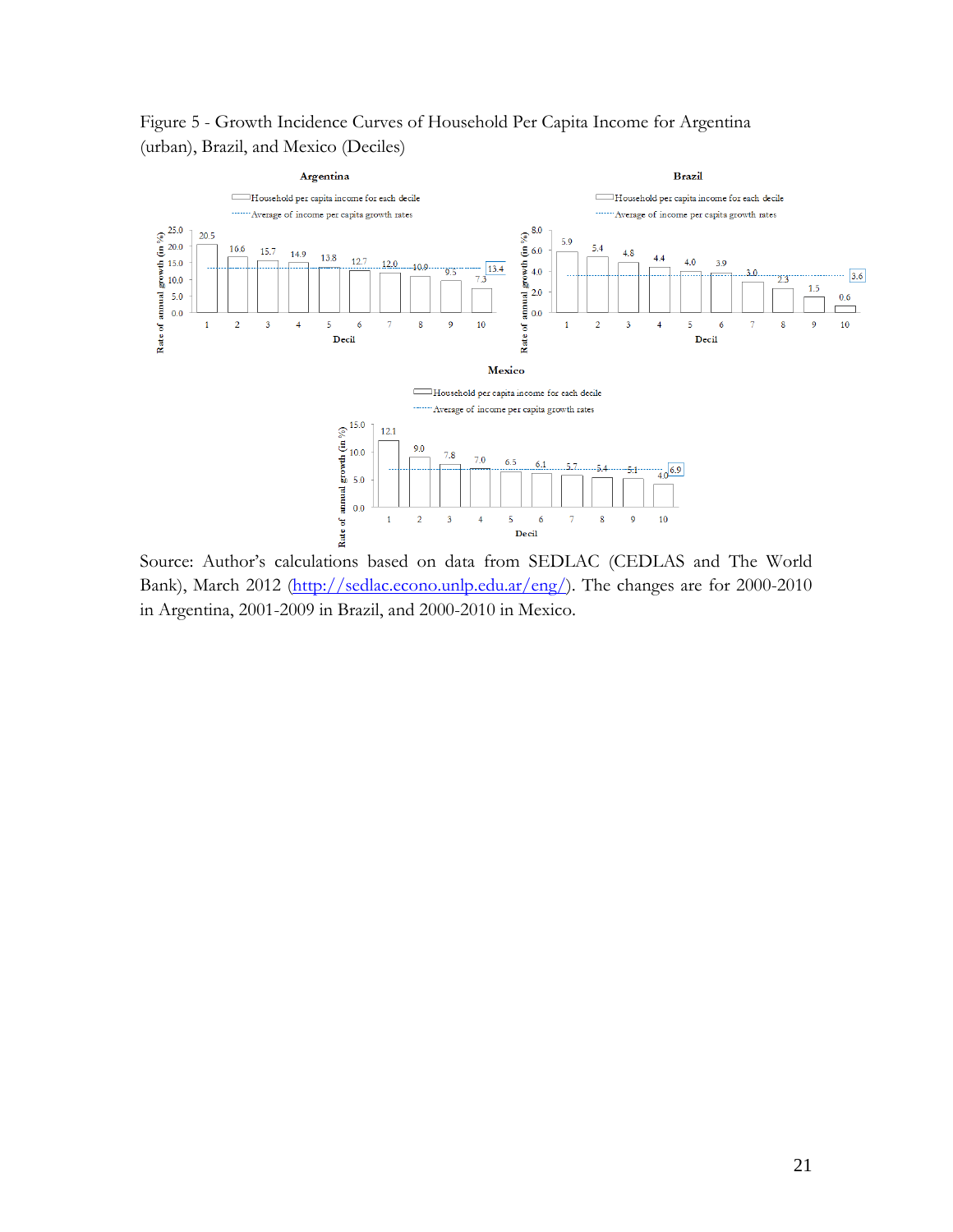

Figure 6 - Returns to Education and Composition of Labor Force by Schooling Level: Argentina (urban), Brazil and Mexico<sup>/a</sup>

Source: Returns for Argentina and Brazil are from SEDLAC (CEDLAS and The World Bank) March 2012 [\(http://sedlac.econo.unlp.edu.ar/eng/\)](http://sedlac.econo.unlp.edu.ar/eng/), and calculated with respect to no schooling or incomplete primary school; returns for Mexico are from Campos-Vázquez (2010), calculated with respect to no schooling or incomplete primary school.

Note: Categories by skill are formed by level of formal education. Educational levels correspond to completed primary school, lower- and upper-secondary school, and tertiary education. Data for Argentina are for urban areas only. In Argentina, urban areas covered by the survey represent 66 percent of the total population. In Argentina, complete primary school is achieved at 7 years, complete secondary school at 12 years, and tertiary education at 16 or more years of formal education; incomplete primary includes 6 years or less of education and no education. In Brazil, complete primary is achieved at 4 years, complete secondary at 11 years, and tertiary at 15 or more years of formal education; incomplete primary includes 3 years or less of education and no education. In Mexico, complete primary is achieved at 6 years, complete lower secondary at 9 years, complete upper secondary at 12 years, and tertiary at 15 or more years of formal education; incomplete primary includes 5 years or less of education and no education..

/a With a 95 percent significance level:

(1) The differences in the returns trends were found to be statistically significant for the following countries, levels and years: Argentina (tertiary in 1992-1998 and 2001-2006); Brazil (primary in 1990-1998, 1998-2002 and 2002-2007; secondary in 2002-2007; and tertiary in 1990-1998, 1998-2002, 2002-2007, and 2007-2009); and Mexico (primary in 1996-2002; secondary in 1996-2002 and 2002-2006; and tertiary in 1992-1996 and 1996- 2002).

(2) The differences between indicators were not found to be statistically significant for: Argentina (between secondary and tertiary in 1992); and Brazil (between primary and secondary in 1990, 1998 and 2009).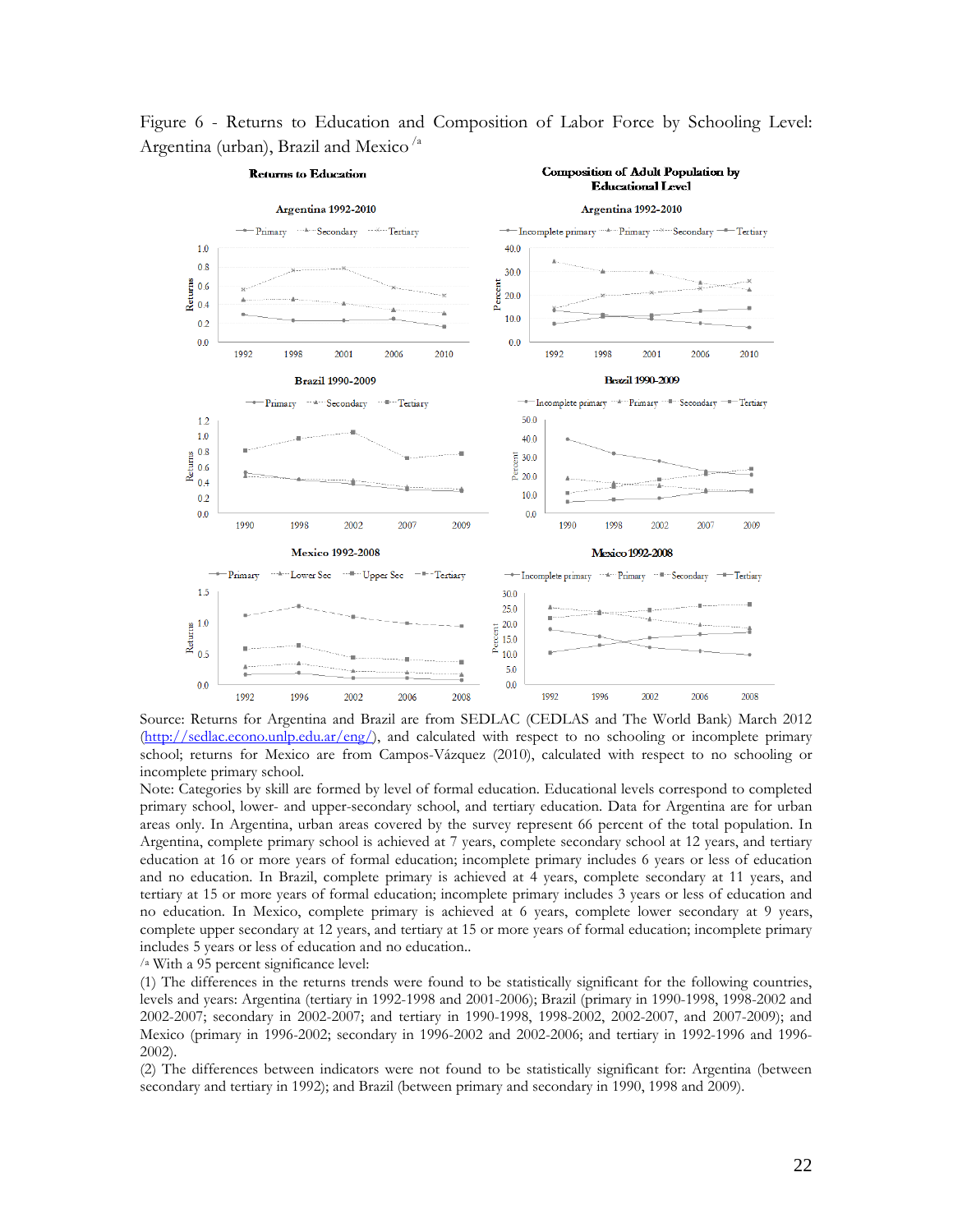

Figure 7 - Schooling Inequality: Argentina (urban), Brazil and Mexico (Gini Coefficients)

Source: SEDLAC (CEDLAS and The World Bank), March 2012

[\(http://sedlac.econo.unlp.edu.ar/eng/\)](http://sedlac.econo.unlp.edu.ar/eng/)

Note: Data are for the age group from 25 years to 65 years. Education is measured in years of formal schooling. Data for Argentina are for urban areas only. In Argentina, urban areas covered by the survey represent 66 percent of the total population.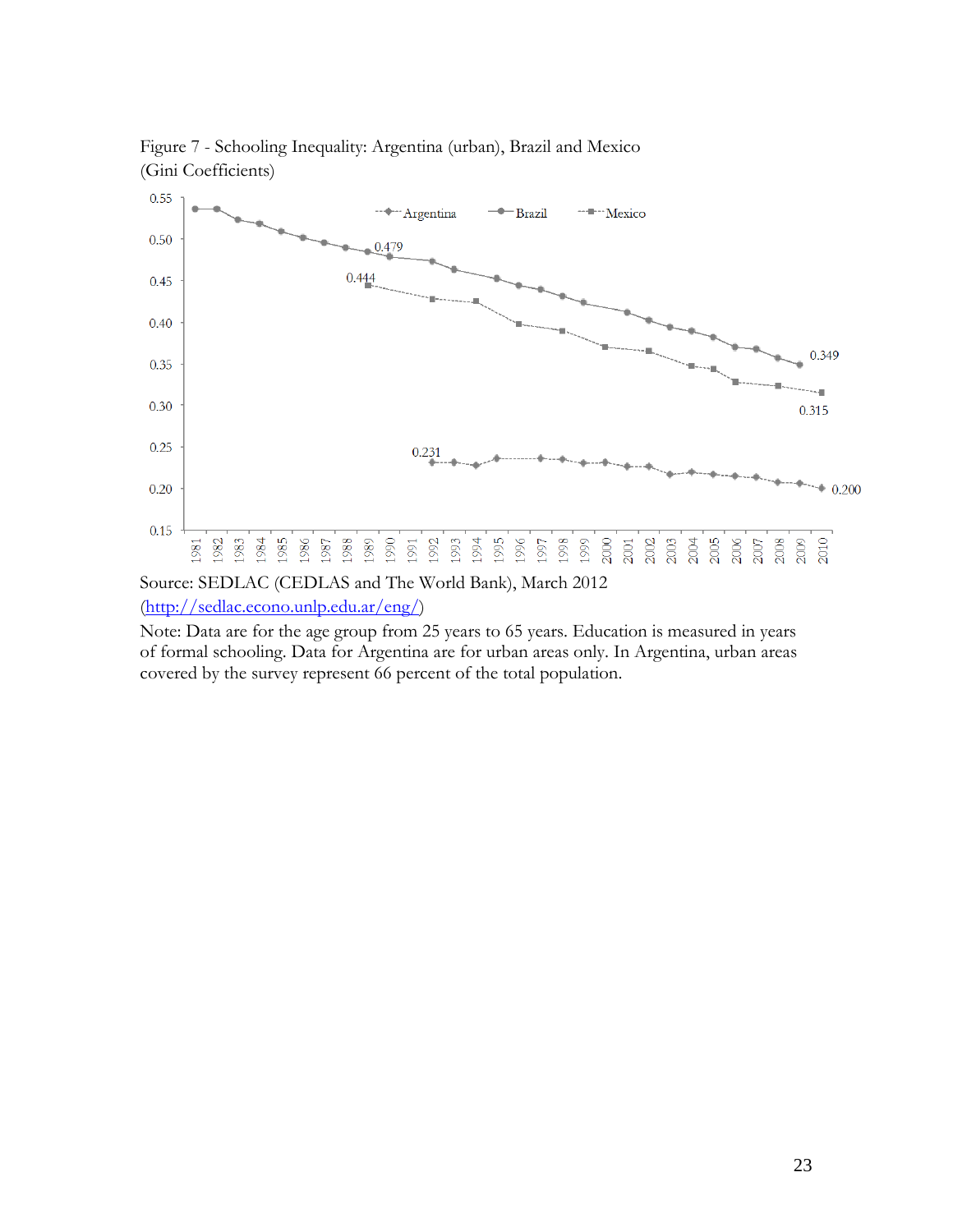$\frac{2}{3}$  Colombia constitutes one of the important exceptions to the declining trend in the region. See Moller (2012).  $\frac{3}{3}$  "Income" in these estimates is current (i.e., excludes capital gains/losses, gifts and inhe includes wages, salaries, rents, and other incomes from capital as well as government cash transfers, remittances, and other private transfers. Income is presumed to be net of taxes for wage earners and before taxes for the self-employed.<br><sup>4</sup> The data on inequality and poverty used here is the one published by SEDLAC. The Socio-economic

Database for Latin America and the Caribbean or SEDLAC is a joint project of CEDLAS (at Universidad de La Plata, Argentina) and The World Bank. The version of SEDLAC used in this paper is March 2012 (http://sedlac.econo.unlp.edu.ar/eng/).

<sup>5</sup> Interestingly, the decline in inequality has been widespread. Inequality has fallen in high-inequality Brazil and low-inequality (by Latin American standards) Argentina, Uruguay and Venezuela; in countries with a large indigenous population (Ecuador and Peru) and countries with a small indigenous population (Argentina); countries governed by the left (Brazil and Chile) and countries governed by non-leftist regimes (Mexico and Peru); countries with a universalistic social policy (Argentina and Chile) and countries with a traditionally exclusionary state (El Salvador). Notably, inequality declined in fast-growing countries (Chile and Peru) and slow-growing ones (Brazil and Mexico). In fact, the longest periods for which the decline could be documented correspond to Brazil and Mexico, two countries whose GDP per capita growth rates were at or below 3 percent per year—comparatively rather slow. Even after the global recession in 2009, inequality continued on its downward trend.

6 The results are robust to the selection of the time period (for example, change the end years by one year or use a three-year average for the end points), inequality measure (Gini, Theil and 90/10 ratio, for example) and data source (for example, if we use the data by the United Nations Economic Commission for Latin America and the Caribbean, UNECLAC, instead of SEDLAC). Changing the end years, using a different inequality measure, or UNECLAC as a source, changes the ranking of countries and the total number that experienced a decline may be 12 instead of 13. However, the main conclusion remains intact: the decline in inequality has been widespread and, in the vast majority of cases, non-trivial and statistically significant. All the robustness tests are available from the authors. See, also, ECLAC (2010); Cornia (2010); and Gasparini et al. (2008). 7 Of the 13 countries in which inequality fell, the decline was statistically significant in twelve; in only Costa Rica the decline was not significant. The standard errors calculated by and reported in SEDLAC were estimated using the bootstrap method with 100 replications. The changes shown in Figure 1 were found to be significant at a 95 percent level except for the case indicated.

<sup>8</sup> Our results are broadly similar with those found in Azevedo et al. (2011).

<sup>9</sup> See, for example, Atal *et al.* (2009); Barros *et al*. (2009); Levy and Walton (2009); De Ferranti *et al.* (2004). <sup>10</sup> Household surveys in Argentina cover urban areas only and represent about two thirds of the population. With the exception of the Argentina's Gini is for urban areas, all the figures on income inequality are comparable across time and countries.

<sup>11</sup> The project was launched in 2007 and finished in 2010.

<sup>12</sup> These studies are not part of the UNDP project.

 $\overline{a}$ 

<sup>13</sup> Brazil's per capita GDP growth for the period 1998-2009 was equal to 2.8 percent per year; Mexico's was 3 percent per year for the period 1996-2010, the last year for which data on inequality was available.

<sup>14</sup> Unless otherwise indicated, all the Gini coefficients are for the distribution of household per capita income and are based on data from SEDLAC, March 2012. The 95% confidence intervals for Argentina's Gini are 0.446-0.456 in 1992 and 0.523-0.539 in 2002.

<sup>15</sup> The 95% confidence interval for Gini in 2010 is 0.439-0.447.

<sup>1</sup> In the mid-2000s, with a Gini coefficient of 0.530, Latin America was 18 percent more unequal than Sub-Saharan Africa, 36 percent more unequal than East Asia and the Pacific and 65 percent more unequal than advanced countries. Ferreira and Ravallion (2008). Around 2010, the Gini coefficient for the distribution of household per capita income ranged from 0.387, 0.442 and 0.453 in Venezuela, Argentina (urban) and Uruguay, respectively, to 0.556 and 0.567 in Bolivia and Honduras, respectively.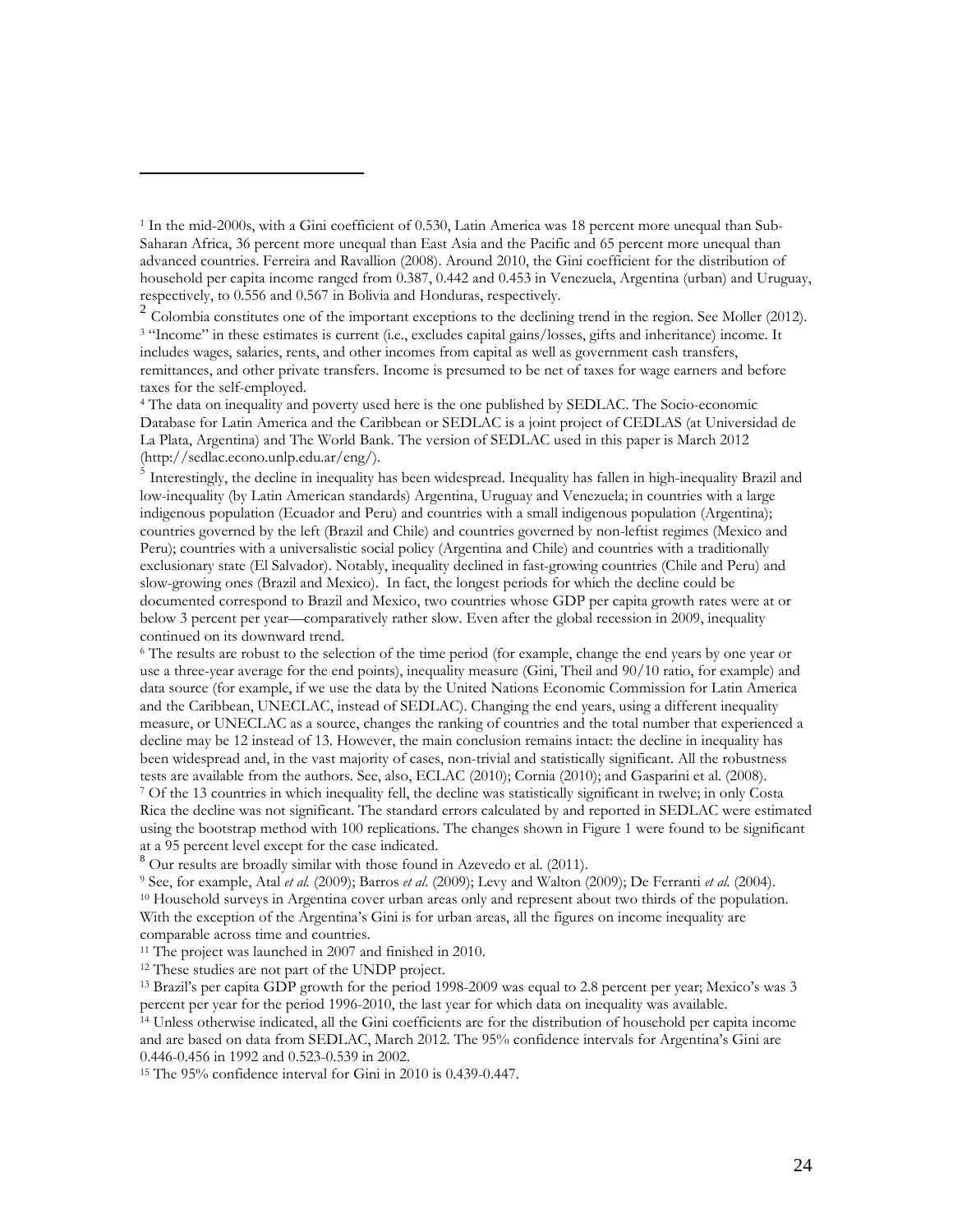<sup>16</sup> It should be noted that although inequality in 2004-2010 fell substantially in relation to the crisis levels, it was not significantly different from its mid/late-1990s levels despite the fact that per capita GDP and employment were higher, labor institutions were stronger, and a massive cash transfer program had been implemented. <sup>17</sup> Gasparini et al. (2011) find that both relative demand and relative supply accounted approximately the same

 $\overline{a}$ 

<sup>18</sup> Bergolo et al. (2011) analyze the main determinants affecting the levels of income inequality adapting a nonparametric estimation methodology developed by Barros et al. (2006, 2007). In essence, this method consists of decomposing the change in an inequality measure into the contributions from changes in the distribution of the proximate determinants, taken one at a time, plus the contributions from changes in the interaction (correlation) of proximate determinants with each other (so called shift-share methods). The contributions are estimated through a series of sequential counterfactual simulations that assume that the distribution of the proximate determinant of interest remains the same as in the base year.

<span id="page-26-3"></span><span id="page-26-2"></span><span id="page-26-1"></span><sup>19</sup> The result that a reduction in inequality of education (however measured) can lead to an increase in labor income inequality was "discovered" by Bourguignon et al. (2005); the latter call this phenomenon the "paradox of progress." The paradox is possible because of the presence of increasing returns to education. Under the presence of increasing returns it is quite possible that an expansion in years of education lead to an increase in labor income inequality: that is, if the only change would have been the change in the structure of education, labor income inequality would be higher.

<span id="page-26-4"></span><sup>20</sup> The decline in income inequality in Brazil fulfills the Lorenz dominance test and is statistically significant at 1 percent confidence level. During the period 2004–2007, however, the Lorenz curves cross so the fall in inequality is not unambiguous. The growth rate in income for the bottom 5 percent was below the overall average for all percentiles and less than half of the growth rate corresponding to the second quintile. (Barros et al., 2010). The 95% confidence intervals for Gini are 0.590-0.595 in 1998 and 0.535-0.540 in 2009.

<sup>21</sup> The minimum wage affects not only labor earnings but also unearned incomes of recipients of government transfers because some key benefits—for example, non-contributory pensions—are pegged to the minimum wage.

<sup>22</sup> It should be noted, however, that when the analysis is expanded to 2008, the contribution of non-labor income declines (Bergolo et al., 2011, table 6.14).

<span id="page-26-5"></span><sup>23</sup> Like in Argentina and Mexico, the premium to skills (in effect, the relative returns to tertiary education) rose in the 1990s. In contrast to Argentina and Mexico, however, trade liberalization in the 1990s had not been associated with this phenomenon. Ferreira et al. (2010) find that "Unlike in other Latin American countries, trade liberalization appears to have made a significant contribution towards a reduction in wage inequality. These effects have not occurred through changes in industry-specific (wage or skill) premia. Instead, they appear to have been channeled through substantial employment flows across sectors and formality categories." (Abstract)

<sup>24</sup> Care must be taken because there will be some double counting since education may increase inequality not just through the positive impact on productivity but also by channeling more educated workers to the better jobs in the formal sector of the economy.

<span id="page-26-6"></span><sup>25</sup> For details on the methodology, see Barros et al. (2006 and 2007).

<sup>26</sup> These two programs represent 1 percent of household income and 5 percent of the public transfers concept measured in the survey. *Bolsa Família*, on average, equals 5 percent of average social security benefits. 27 The program distributes cash to poor families on condition that the children and adolescents must attend

<span id="page-26-9"></span><span id="page-26-8"></span><span id="page-26-7"></span>school and meet basic health care requirements. The program reaches 11 million households (more than 46 million people) and covers a large proportion of the country's 50 million individuals living in poverty. On average, the income of the beneficiaries is raised by around 12 percent. Fiszbein and Schady (2009). <sup>28</sup> Note that this decomposition of inequality changes by income source is different from the prior decomposition by proximate factors so results cannot be combined.

<span id="page-26-11"></span><span id="page-26-10"></span><sup>29</sup> Demographics, however, can be an important indirect factor. The lower fertility rates of the past decade, for example, imply that the demand for primary education (or the costs of providing universal coverage of primary education to the whole population) are lower and decreasing, freeing fiscal resources for post-primary education and other areas of social spending. The rate at which the low-skilled labor supply grows is lower as well. For a discussion of these factors, see Ocampo and Vallejo (2012).

<sup>30</sup> This Gini coefficient was estimated using total household income per capita which includes monetary and non-monetary sources (such as the imputed value for owner-occupied housing rent) and capital gains. The 95% confidence intervals for Gini are 0.535-0.551 in 1996 and 0.470-0.479 in 2010.

<span id="page-26-0"></span>for the reduction in relative returns (see their table 3.1).